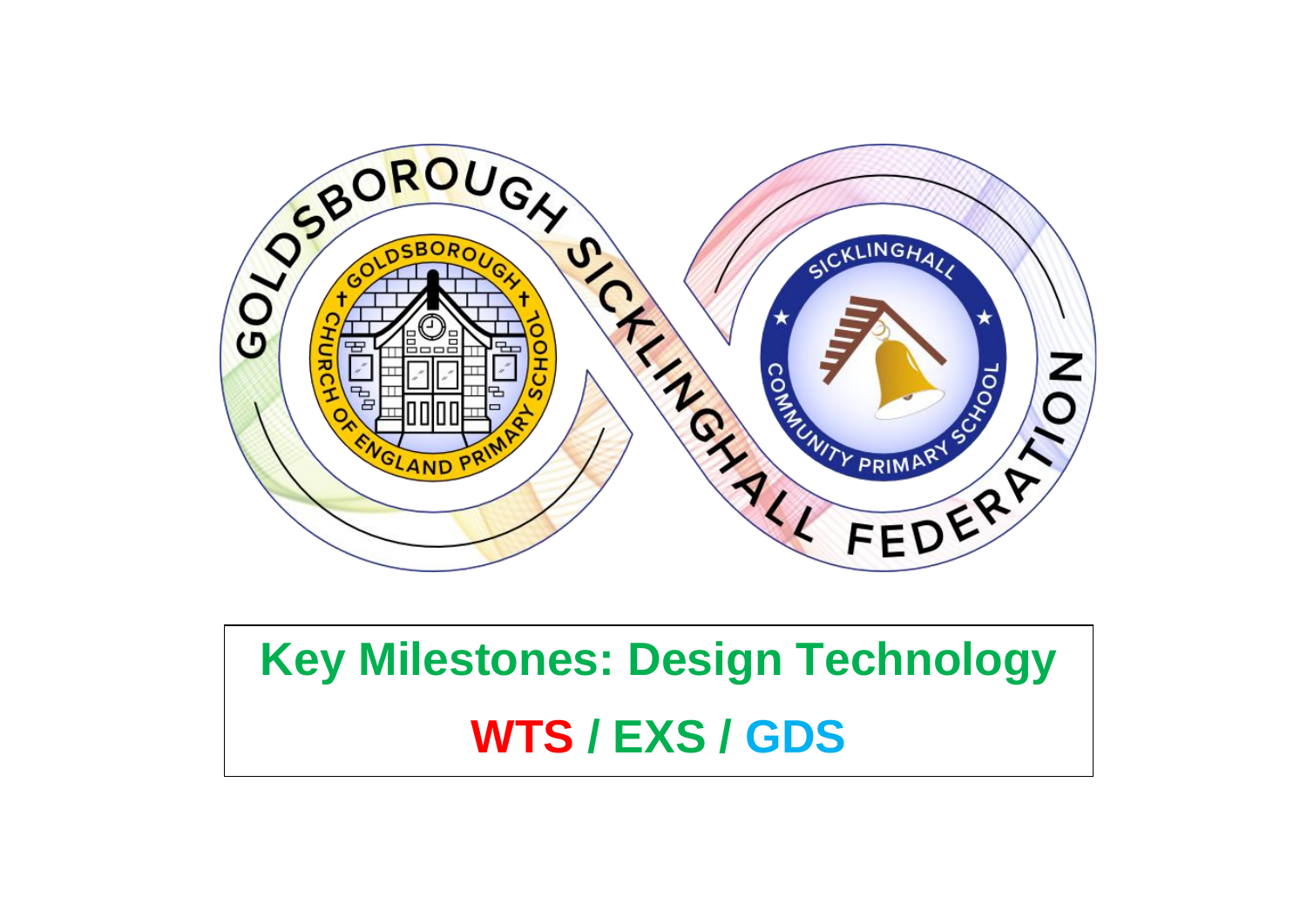| <b>EYFS - Key Milestones</b>                                                                                                    |                                                                                                                                                                                                                                                                                                                                                                                                                                                                                                                                                                                                                                                                                                                                                                                                                                                                                                                                                                                                                                                                                                                                                                                                                                                                                                                                                                                                                                                                                                               |                       |                 |  |  |  |  |
|---------------------------------------------------------------------------------------------------------------------------------|---------------------------------------------------------------------------------------------------------------------------------------------------------------------------------------------------------------------------------------------------------------------------------------------------------------------------------------------------------------------------------------------------------------------------------------------------------------------------------------------------------------------------------------------------------------------------------------------------------------------------------------------------------------------------------------------------------------------------------------------------------------------------------------------------------------------------------------------------------------------------------------------------------------------------------------------------------------------------------------------------------------------------------------------------------------------------------------------------------------------------------------------------------------------------------------------------------------------------------------------------------------------------------------------------------------------------------------------------------------------------------------------------------------------------------------------------------------------------------------------------------------|-----------------------|-----------------|--|--|--|--|
| The DT projects are not plotted out: the teacher will follow the children's interests throughout.                               |                                                                                                                                                                                                                                                                                                                                                                                                                                                                                                                                                                                                                                                                                                                                                                                                                                                                                                                                                                                                                                                                                                                                                                                                                                                                                                                                                                                                                                                                                                               |                       |                 |  |  |  |  |
| <b>Topics</b><br><b>Cycle A</b>                                                                                                 | 1 - Dinosaurs<br>1 - Being Brave/People who help us<br>1 - Transport                                                                                                                                                                                                                                                                                                                                                                                                                                                                                                                                                                                                                                                                                                                                                                                                                                                                                                                                                                                                                                                                                                                                                                                                                                                                                                                                                                                                                                          |                       |                 |  |  |  |  |
|                                                                                                                                 | 2 - Explorers, Pirates and Maps.                                                                                                                                                                                                                                                                                                                                                                                                                                                                                                                                                                                                                                                                                                                                                                                                                                                                                                                                                                                                                                                                                                                                                                                                                                                                                                                                                                                                                                                                              | 2 - Australia         | 2 - The Seaside |  |  |  |  |
| <b>Topics</b>                                                                                                                   | 1 - Kings, Queens and Castles<br>$1 -$ Homes<br>1 - Space                                                                                                                                                                                                                                                                                                                                                                                                                                                                                                                                                                                                                                                                                                                                                                                                                                                                                                                                                                                                                                                                                                                                                                                                                                                                                                                                                                                                                                                     |                       |                 |  |  |  |  |
| Cycle B                                                                                                                         | 2 – The Arctic                                                                                                                                                                                                                                                                                                                                                                                                                                                                                                                                                                                                                                                                                                                                                                                                                                                                                                                                                                                                                                                                                                                                                                                                                                                                                                                                                                                                                                                                                                | 2 – Farms and animals | 2 – Toy Story   |  |  |  |  |
| Design                                                                                                                          | • I can use what I have learnt about media and materials in original ways.<br>• I can explore my own ideas, thoughts and feelings through design and technology.<br>• I can use what I have learnt about media and materials in original ways, thinking about uses and purposes.<br>• I can represent my own ideas, thoughts and feelings through design and technology.<br>• I can use what I have learnt about media and materials in original ways, explaining the uses and purposes when asked.                                                                                                                                                                                                                                                                                                                                                                                                                                                                                                                                                                                                                                                                                                                                                                                                                                                                                                                                                                                                           |                       |                 |  |  |  |  |
| Make                                                                                                                            | . I can handle equipment and tools carefully and safely when supported.<br>• I can safely use and explore a variety of materials and techniques, experimenting with colour, design, texture, form and function.<br>• I can handle equipment and tools effectively, including pencils for writing.<br>• I can safely use and explore a variety of materials and techniques, explaining how to be safe and why it is important.<br>• I can handle equipment and tools effectively, including scissors for cutting accurately.                                                                                                                                                                                                                                                                                                                                                                                                                                                                                                                                                                                                                                                                                                                                                                                                                                                                                                                                                                                   |                       |                 |  |  |  |  |
| Nutrition<br>(Based on the progression skills)<br>chart, though this may need to<br>be amended for the cooking unit<br>chosen). | . I know the importance of good health, physical exercise and a healthy diet when guided/supported by an adult.<br>. I can use measuring spoons and cups, and balancing scales when supported by an adult.<br>. I can use a sieve e.g. flour, when supported by an adult.<br>. I can knead when supported by an adult.<br>• I can shape my product, e.g. bread rolls, when supported by an adult.<br>. I can cut out rolled pastry, when supported by an adult.<br>. I can glaze e.g. brushing with egg, milk, oil, when supported by an adult.<br>• I can tear ingredients e.g. herbs, when supported by an adult.<br>• I can crumble cheese e.g. Feta cheese, when supported by an adult.<br>• I can arrange ingredients/toppings, when supported by an adult.<br>. I can spread ingredients with the back of a spoon e.g. pizza topping, when supported by an adult.<br>• I can use a lemon squeezer, when supported by an adult.<br>. I can beat ingredients, not necessarily to a smooth consistency, when supported by an adult.<br>. I can garnish and decorate my product, with support from an adult.<br>• I know the importance of good health, physical exercise and a healthy diet and can explain it with minimal prompting.<br>• I can use the bridge knife technique - soft foods e.g. strawberry, cherry tomato.<br>• I can use measuring spoons and cups.<br>• I can use balancing scales, independently.<br>• I can use a sieve e.g. flour, independently.<br>• I can knead, independently. |                       |                 |  |  |  |  |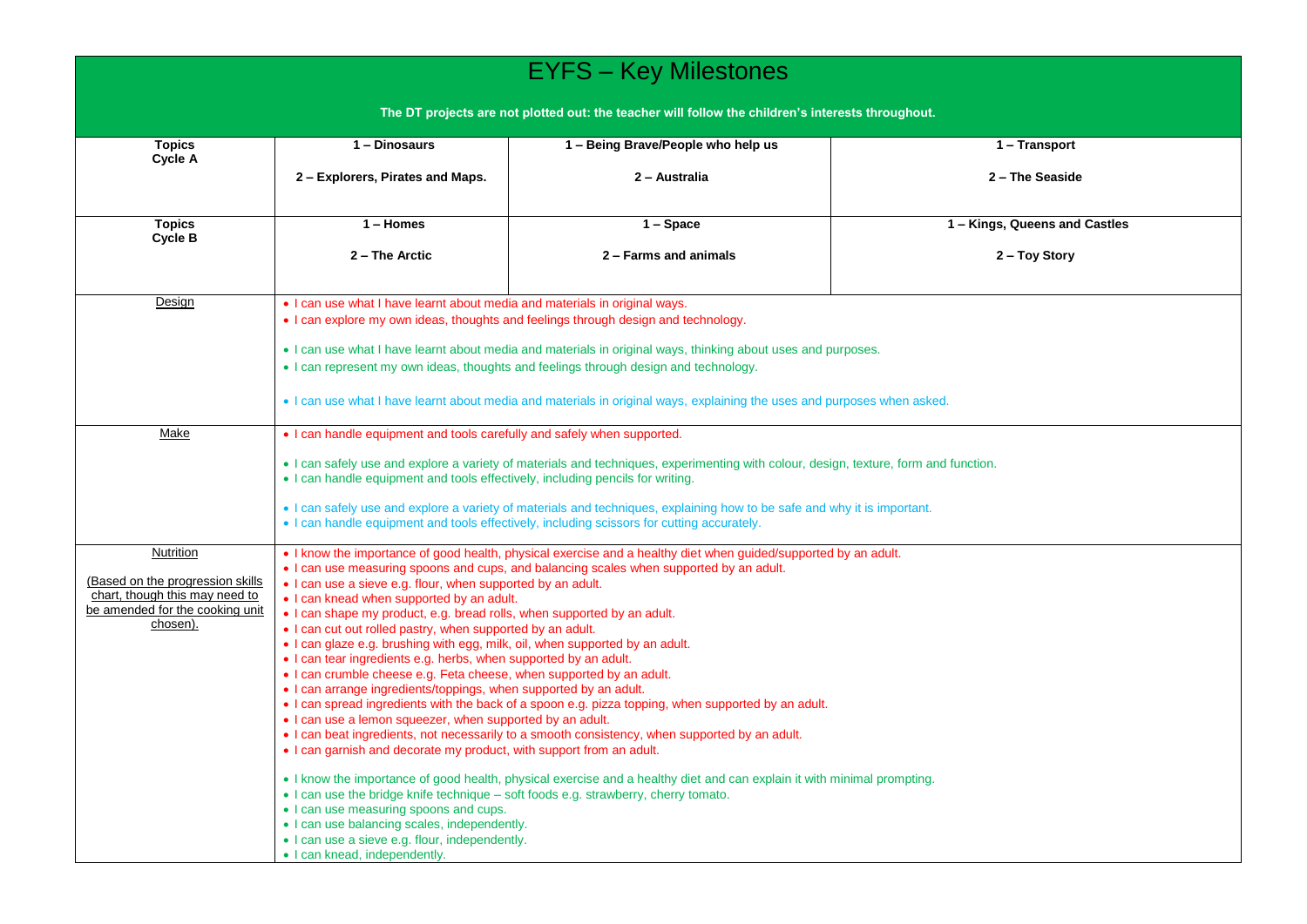|          | • I can shape my product, e.g. bread rolls, independently.<br>• I can cut out rolled pastry, independently.<br>• I can glaze e.g. brushing with egg, milk, oil, independently.<br>• I can tear ingredients e.g. herbs, independently.<br>• I can crumble cheese e.g. Feta cheese, independently.<br>• I can arrange ingredients/toppings, independently.<br>. I can spread ingredients with the back of a spoon e.g. pizza topping, independently.<br>. I can scoop ingredients e.g. removing mango flesh from hedgehogged shell, or baked potato from its jacket<br>• I can use a lemon squeezer, independently.                                                                                                                     |
|----------|---------------------------------------------------------------------------------------------------------------------------------------------------------------------------------------------------------------------------------------------------------------------------------------------------------------------------------------------------------------------------------------------------------------------------------------------------------------------------------------------------------------------------------------------------------------------------------------------------------------------------------------------------------------------------------------------------------------------------------------|
|          | . I can independently beat ingredients together, e.g. salad dressing, not necessarily to a smooth consistency.<br>• I can garnish and decorate my product, independently.<br>• I know the importance of good health, physical exercise and a healthy diet and can explain it clearly when asked.<br>• I can use a sieve e.g. flour and explain what is happening and why we use the sieve.<br>• I can cut out rolled pastry and place it carefully on the baking paper.<br>. I can glaze e.g. brushing with egg, milk, oil, and explain why it is done.<br>. I can arrange ingredients/toppings taking care to spread them out, and can explain why they have done it.<br>• I can beat ingredients together, to a smooth consistency. |
| Evaluate | • I can express myself when asked about my product.<br>. I can use evaluative language such as: I made this when supported by an adult.<br>. I can express myself effectively when asked about my product.<br>• I can develop my own narratives and explanations by connecting ideas and the events of my project.<br>• I can use evaluative language such as: I made this<br>• I can express myself effectively and in detail when asked about my product, i.e. what they like about it and what they do not.<br>• I can use evaluative language such as: I like this because                                                                                                                                                        |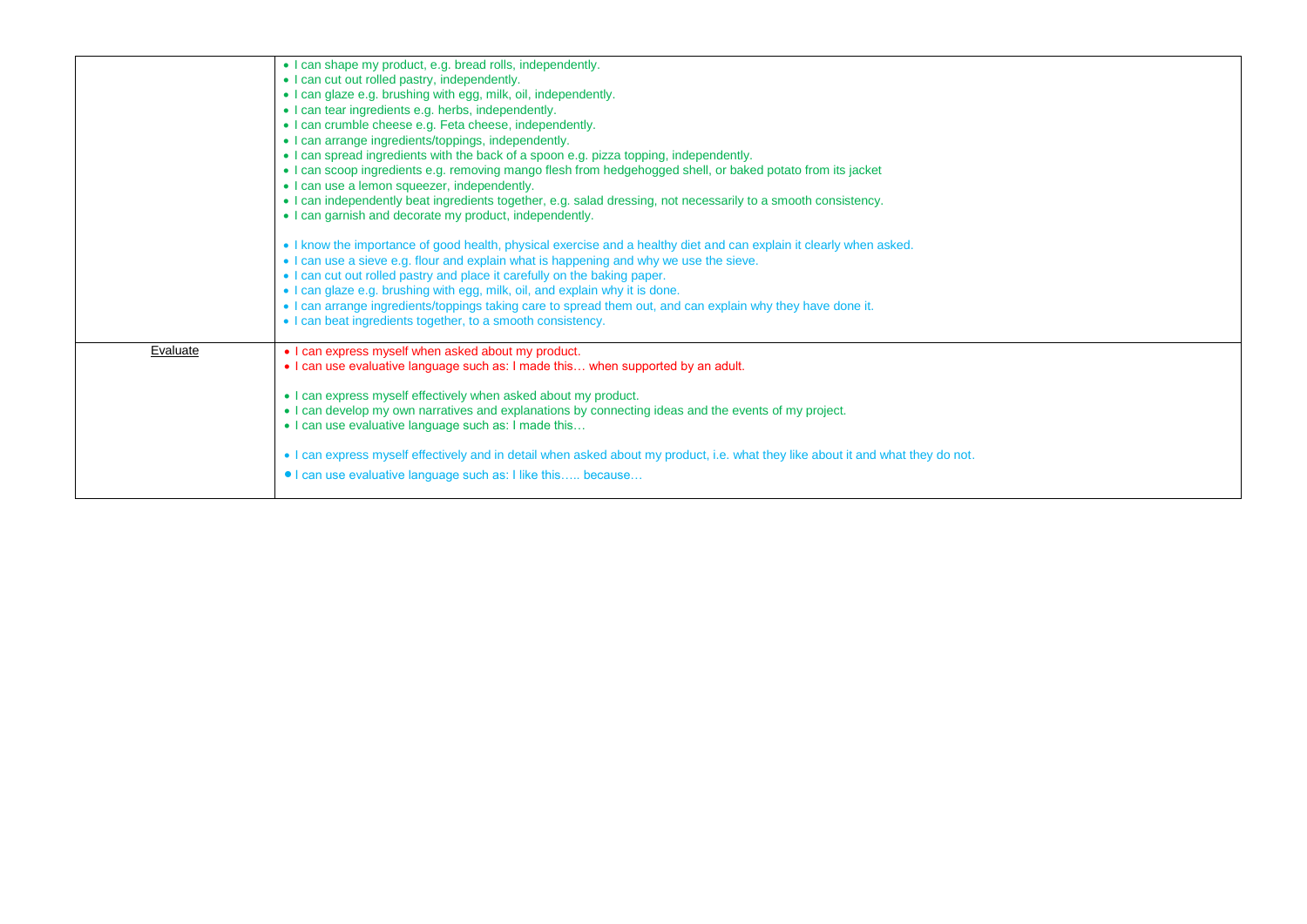| Year 1 – Key Milestones                                                       |                                                                                                                                                                                                                                                       |                                                                                                                                                                                                                                           |                                                                           |  |  |
|-------------------------------------------------------------------------------|-------------------------------------------------------------------------------------------------------------------------------------------------------------------------------------------------------------------------------------------------------|-------------------------------------------------------------------------------------------------------------------------------------------------------------------------------------------------------------------------------------------|---------------------------------------------------------------------------|--|--|
| <b>Topics</b><br>Cycle A                                                      | <b>Pirates</b><br><b>Textiles: Making templates and</b><br>joining.                                                                                                                                                                                   | <b>Toy Story</b><br>Mechanisms: wheels and axels.                                                                                                                                                                                         | <b>Seaside</b><br>Cooking and nutrition: Preparing fruit and vegetables.  |  |  |
|                                                                               | Designing and making their own<br>hand puppet                                                                                                                                                                                                         | Creating their own moving vehicle with an axel and<br>moving wheels.                                                                                                                                                                      | Designing and making their own fruit smoothies.                           |  |  |
| <b>Topics</b><br><b>Cycle B</b>                                               | <b>Arctic</b><br><b>Structures: Free standing</b><br><b>structures</b>                                                                                                                                                                                | <b>Farms and Animals</b><br><b>Mechanisms: Sliders and levers</b>                                                                                                                                                                         | <b>FairTrade</b><br>Cooking and nutrition: Preparing fruit and vegetables |  |  |
|                                                                               | <b>Designing and creating a new</b><br>house for an Eskimo.                                                                                                                                                                                           | To design and create a pop-up book about farm<br>animals.                                                                                                                                                                                 | Designing and making their own healthy wraps.                             |  |  |
| Design                                                                        | • I can identify a target market (anyone).                                                                                                                                                                                                            | . I can generate ideas from a selection provided through talk and drawings based on my own experiences.                                                                                                                                   |                                                                           |  |  |
|                                                                               | • I can design products for myself and others.<br>• I can identify a target market and ensure my design matches my audience.                                                                                                                          |                                                                                                                                                                                                                                           |                                                                           |  |  |
|                                                                               |                                                                                                                                                                                                                                                       | • I can generate ideas with limited guidance through talk and drawings based on my own experiences.<br>• I can design purposeful, functional and appealing products for myself and others, based on given design criteria (with support). |                                                                           |  |  |
|                                                                               | • I can model ideas of simple 2D templates out of card and paper.                                                                                                                                                                                     |                                                                                                                                                                                                                                           |                                                                           |  |  |
|                                                                               | . I can identify a target market, research what they like and apply this to my design criteria and end product.<br>. I can generate ideas independently through talk and drawings based on my own experiences.                                        |                                                                                                                                                                                                                                           |                                                                           |  |  |
| Make                                                                          | . I can design purposeful, functional and appealing products for myself and others, based on given design criteria.<br>• I can make my designs when supported.                                                                                        |                                                                                                                                                                                                                                           |                                                                           |  |  |
|                                                                               | • I can cut paper designs using scissors safely with guidance.<br>• I can assemble, join and combine materials/components together using temporary methods when supported, i.e. glue/tape.<br>• I can paint my end product to improve its appearance. |                                                                                                                                                                                                                                           |                                                                           |  |  |
|                                                                               | • I can make my designs using the appropriate techniques, as shown by a teacher.                                                                                                                                                                      |                                                                                                                                                                                                                                           |                                                                           |  |  |
|                                                                               | • I can use scissors and a hole punch safely.                                                                                                                                                                                                         | • I can measure, mark out, cut and shape card and textiles when supported, for example cutting the card for their sliders.                                                                                                                |                                                                           |  |  |
|                                                                               | I can assemble, join and combine materials/components together using temporary methods, i.e. glue/tape<br>• I can use simple finishing techniques to improve the appearance of my product, i.e. paint, adding accessories.                            |                                                                                                                                                                                                                                           |                                                                           |  |  |
|                                                                               | • I can independently make my designs using the appropriate techniques.<br>• I can measure, mark out, cut and shape card and textiles with greater independence.                                                                                      |                                                                                                                                                                                                                                           |                                                                           |  |  |
|                                                                               | • I can assemble, join and combine materials/components together using temporary methods, and increasing accuracy.<br>• I can use simple finishing techniques to improve the appearance of my product for the intended audience.                      |                                                                                                                                                                                                                                           |                                                                           |  |  |
| Nutrition<br>(Based on the progression skills                                 | • I can explain where meat, eggs and milk come from.<br>• I can explain why we need to wash our hands before cooking.                                                                                                                                 |                                                                                                                                                                                                                                           |                                                                           |  |  |
| chart, though this may need to<br>be amended for the cooking unit<br>chosen). | • I can select and use appropriate fruit and vegetables, processes and tools when guided.<br>• I can explain the safety implications of using a knife.<br>• I can explain why we need a balanced diet.                                                |                                                                                                                                                                                                                                           |                                                                           |  |  |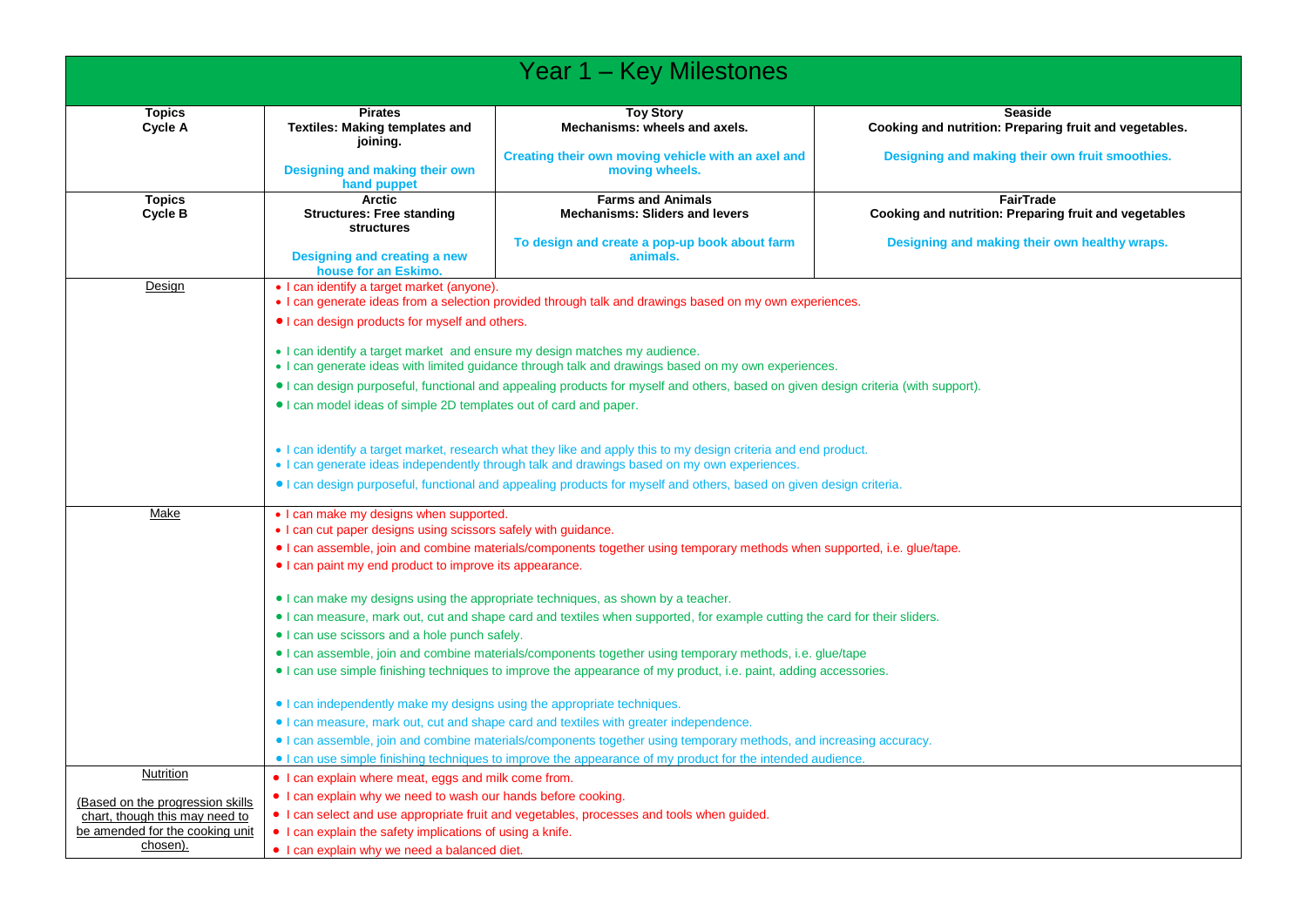|          | • I can use a claw knife technique for soft foods e.g. cucumber with support.                                         |
|----------|-----------------------------------------------------------------------------------------------------------------------|
|          | • I can snip herbs in a jug with support.                                                                             |
|          | • I can mash soft ingredients with support.                                                                           |
|          | • I can mix an all-in-one cake mixture with support/guidance.                                                         |
|          | • I can partly scrape out a bowl using a spatula.                                                                     |
|          | • I can put mixture into tins, e.g. muffins using a spoon.                                                            |
|          |                                                                                                                       |
|          | • I can explain where fresh produce comes from, i.e. milk, eggs, fruit, vegetables                                    |
|          | • I can explain why good hygiene is important when cooking.                                                           |
|          | • I can select and use appropriate fruit and vegetables, processes and tools safely.                                  |
|          | • I can explain the safety rules when cooking.                                                                        |
|          | • I can explain the basic principles of a healthy and varied diet.                                                    |
|          | • I can use a claw knife technique for soft foods e.g. cucumber<br>• I can snip herbs in a jug using scissors.        |
|          | • I can mash a range of ingredients using a masher and initial guidance.                                              |
|          | . I can mix an all-in-one cake mixture independently.                                                                 |
|          | . I can fold filo pastry and explain how it should be handled.                                                        |
|          | • I can scrape out a bowl using a spatula.                                                                            |
|          | • I can divide a mixture evenly between tins, e.g. muffins.                                                           |
|          | • I can explain why good hygiene is important when cooking, and use it in practise.                                   |
|          | • I can select and use appropriate fruit and vegetables, processes and tools independently and safely.                |
|          | • I can explain the safety rules when cooking, and follow them in practise.                                           |
|          | • I can explain the basic principles of a healthy and varied diet and apply this to the dishes that I am cooking.     |
|          | • I can use a claw knife technique for soft foods e.g. cucumber with increasing confidence.                           |
|          | • I can snip herbs in a jug independently with confidence.                                                            |
|          | • I can mash a range of ingredients independently.                                                                    |
|          | • I can mix an all-in-one cake mixture independently, and explain what it is.                                         |
|          | • I can fold filo pastry and explain what it is.                                                                      |
|          | • I can divide mixture between tins carefully, and explain why there must be an even amount in each tin.              |
| Evaluate | • I can evaluate my end product by explaining how well it works, with support.                                        |
|          | • I can evaluate my product as it is developed, explaining what is going well and what I could change, when prompted. |
|          | • I can use evaluative language such as: I foundhard/easy because (with support).                                     |
|          | • I can evaluate my end product by referring back to its purpose.                                                     |
|          | . I can evaluate my product as it is developed, explaining what is going well and what I could change.                |
|          | . I can use evaluative language such as: I like / dislike because, I could                                            |
|          | . I can evaluate my end product by referring to the design criteria.                                                  |
|          | . I can evaluate my end product during the making process, identifying strengths and addressing possible changes.     |
|          | • I can use evaluative language such as: I feel thatnext time, In my opinionbecause                                   |
|          |                                                                                                                       |
|          |                                                                                                                       |
|          |                                                                                                                       |
|          |                                                                                                                       |
|          |                                                                                                                       |
|          |                                                                                                                       |
|          |                                                                                                                       |
|          |                                                                                                                       |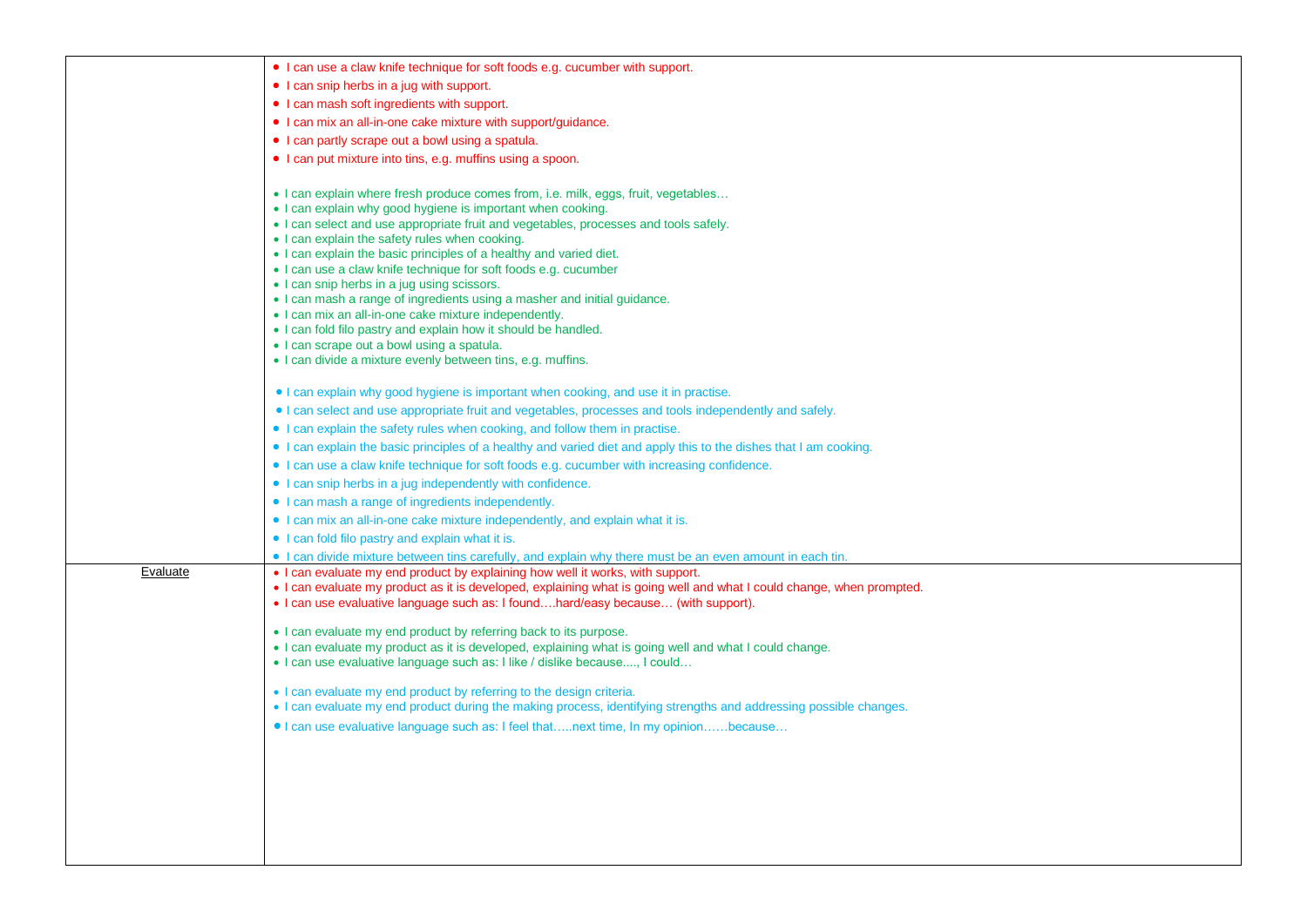|                          |                                                                                                                     | Year 2 – Key Milestones                                                                                                                               |                                                                           |  |  |
|--------------------------|---------------------------------------------------------------------------------------------------------------------|-------------------------------------------------------------------------------------------------------------------------------------------------------|---------------------------------------------------------------------------|--|--|
| <b>Topics</b><br>Cycle A | <b>Pirates</b><br><b>Textiles: Making templates and</b><br>joining.                                                 | <b>Toy Story</b><br>Mechanisms: wheels and axels.                                                                                                     | <b>Seaside</b><br>Cooking and nutrition: Preparing fruit and vegetables.  |  |  |
|                          | Designing and making their own<br>hand puppet                                                                       | Creating their own moving vehicle with an axel and<br>moving wheels.                                                                                  | Designing and making their own fruit smoothies.                           |  |  |
| Cycle B                  | <b>Arctic</b><br><b>Structures: Free standing</b><br>structures                                                     | <b>Farms and Animals</b><br><b>Mechanisms: Sliders and levers</b>                                                                                     | <b>FairTrade</b><br>Cooking and nutrition: Preparing fruit and vegetables |  |  |
|                          | <b>Designing and creating a new</b><br>house for an Eskimo.                                                         | To design and create a pop-up book about farm<br>animals.                                                                                             | Designing and making their own healthy wraps.                             |  |  |
| Design                   |                                                                                                                     | • I can identify a purpose for what I intend to design and make when asked what the product does.                                                     |                                                                           |  |  |
|                          | • I can talk about the simple design criteria with support and prompting.                                           |                                                                                                                                                       |                                                                           |  |  |
|                          |                                                                                                                     | . I can generate ideas through talk and simple drawings based on my own experiences.                                                                  |                                                                           |  |  |
|                          |                                                                                                                     | . I can develop my design ideas through discussion, observation and simple drawings.                                                                  |                                                                           |  |  |
|                          |                                                                                                                     | • I can make simple drawings and label parts when discussing it with an adult.                                                                        |                                                                           |  |  |
|                          | • I can identify the key purpose for what I intend to design and make.                                              |                                                                                                                                                       |                                                                           |  |  |
|                          |                                                                                                                     | $\bullet$ I can identify simple design criteria when asked what my product must do/have $-$ 3 points.                                                 |                                                                           |  |  |
|                          | • I can generate ideas through talk and drawing based on my own, and others' experiences.                           |                                                                                                                                                       |                                                                           |  |  |
|                          | . I can develop at least three design ideas through discussion, observation, drawing and modelling.                 |                                                                                                                                                       |                                                                           |  |  |
|                          |                                                                                                                     | • I can make simple drawings of my designs and label the parts independently.                                                                         |                                                                           |  |  |
|                          |                                                                                                                     | . I can identify the main purpose for what I intend to design and make and use this knowledge when identifying the simple design criteria - 3 points. |                                                                           |  |  |
|                          |                                                                                                                     | . I can generate, and contribute ideas to class discussions through talk and drawings based on my own, and others' experiences.                       |                                                                           |  |  |
|                          |                                                                                                                     | . I can develop at least three varied design ideas through discussion, observation, drawing and modelling with independence.                          |                                                                           |  |  |
|                          |                                                                                                                     | • I can draw my designs with increasing accuracy drawings and annotate the components/materials independently.                                        |                                                                           |  |  |
| Make                     |                                                                                                                     | • I can begin to select tools and materials; use vocabulary to name and describe some of them when prompted.                                          |                                                                           |  |  |
|                          | • I can measure and cut card when supported.                                                                        |                                                                                                                                                       |                                                                           |  |  |
|                          | • I can explain why it is important to use hand tools safely.                                                       |                                                                                                                                                       |                                                                           |  |  |
|                          |                                                                                                                     | • I can assemble and join materials in order to make a product when given support.                                                                    |                                                                           |  |  |
|                          |                                                                                                                     | • I can cut and join fabric to make a simple item – sewing with one-to-one support.                                                                   |                                                                           |  |  |
|                          |                                                                                                                     | • I can begin to select tools and materials; use vocab' to name and describe them (topic appropriate).                                                |                                                                           |  |  |
|                          |                                                                                                                     | • I can measure, cut and score card with some accuracy, i.e. scoring the free standing structure from card so it stands straight.                     |                                                                           |  |  |
|                          | . I can use hand tools safely and appropriately, as required by the topic.                                          |                                                                                                                                                       |                                                                           |  |  |
|                          |                                                                                                                     | • I can assemble, join and combine materials in order to make a product, i.e. glue gun with support, brass pins for levers.                           |                                                                           |  |  |
|                          | • I can cut, shape and join fabric to make a simple item, using basic sewing techniques as guided for their puppet. |                                                                                                                                                       |                                                                           |  |  |
|                          |                                                                                                                     | • I can begin to select tools and materials that I will need for my design; using the correct vocab' to name and describe them all.                   |                                                                           |  |  |
|                          | . I can measure, cut and score card with increasing accuracy.                                                       |                                                                                                                                                       |                                                                           |  |  |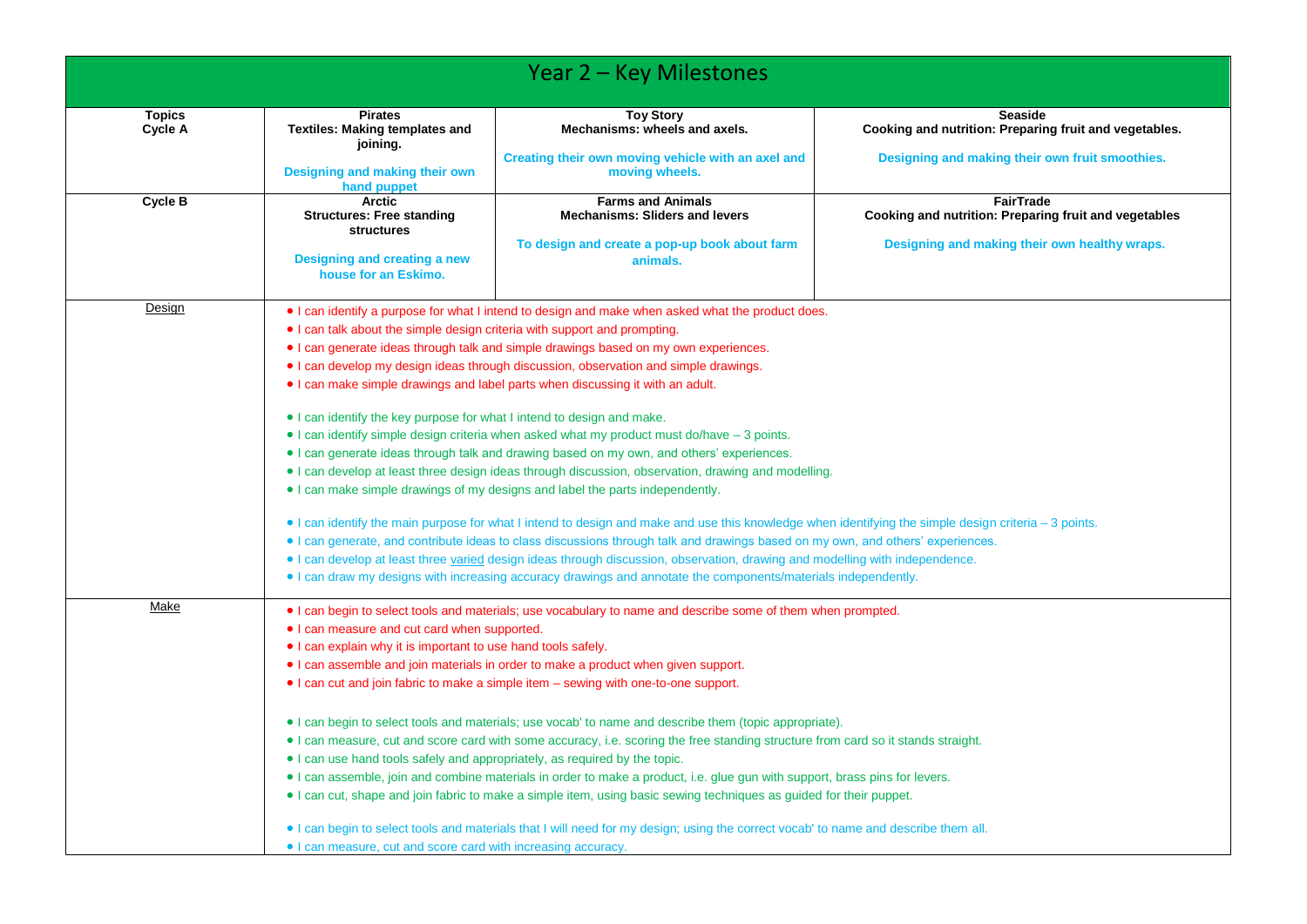|                                                                    | . I can assemble, join and combine materials, independently and with accuracy, in order to make a product.               |
|--------------------------------------------------------------------|--------------------------------------------------------------------------------------------------------------------------|
|                                                                    | I can cut, shape and join fabrics accurately to make a simple items independently, i.e. can thread a needle unsupported. |
|                                                                    |                                                                                                                          |
| Nutrition                                                          | • I can explain where fresh produce comes from, i.e. milk, eggs, fruit, vegetables                                       |
|                                                                    | • I can explain why good hygiene is important when cooking.                                                              |
| (Based on the progression skills<br>chart, though this may need to | • I can select and use appropriate fruit and vegetables, processes and tools safely.                                     |
| be amended for the cooking unit                                    | • I can explain the safety rules when cooking.                                                                           |
| chosen).                                                           | • I can explain the basic principles of a healthy and varied diet.                                                       |
|                                                                    | • I can explore the bridge knife technique for harder foods with support, e.g. apple.                                    |
|                                                                    | • I can grate soft foods with support, e.g. cheese.                                                                      |
|                                                                    | • I can use a jug to measure liquids when supported with the maths element.                                              |
|                                                                    | • I can crack an egg - not without shell, and beat it to form a mixture.                                                 |
|                                                                    | • I can spread with the back of a spoon.                                                                                 |
|                                                                    | • I can crush garlic with support.                                                                                       |
|                                                                    | • I can rub fat into flour when guided.                                                                                  |
|                                                                    | • I can handle puff pastry and roll it out with guidance.                                                                |
|                                                                    |                                                                                                                          |
|                                                                    | • I can explain why good hygiene is important when cooking, and use it in practise.                                      |
|                                                                    | • I can select and use appropriate fruit and vegetables, processes and tools independently and safely.                   |
|                                                                    | • I can explain the safety rules when cooking, and follow them in practise.                                              |
|                                                                    | • I can explain the basic principles of a healthy and varied diet and apply this to the dishes that they are cooking.    |
|                                                                    | • I can use the bridge knife technique with harder foods, i.e. apple.                                                    |
|                                                                    | • I can hedgehog a mango cheek with a round bladed knife with support.                                                   |
|                                                                    | • I can grate soft foods independently, e.g. cheese.                                                                     |
|                                                                    | • I can use a jug to measure liquids, getting down to eye level.                                                         |
|                                                                    | • I can crack an egg without leaving any shell behind and beat it to form a mixture.                                     |
|                                                                    | • I can spread with a table knife.                                                                                       |
|                                                                    | • I can crush garlic.                                                                                                    |
|                                                                    | • I can cut/rub fat into flour independently.                                                                            |
|                                                                    | • I can mix ingredients with support to form a bread dough.                                                              |
|                                                                    | • I can handle and roll puff pastry evenly with a rolling pin, taking care to use flour to avoid it sticking.            |
|                                                                    | • I can shape ingredients carefully, i.e. burgers.                                                                       |
|                                                                    | • I can use the bridge knife technique for harder foods with accuracy and confidence.                                    |
|                                                                    | • I can hedgehog a mango cheek with a round bladed knife independently.                                                  |
|                                                                    | • I can use a jug to measure liquids, getting down to eye level and reading the scale with accuracy.                     |
|                                                                    | . I can crack an egg confidently without leaving any shell and mix it thoroughly to create a mixture.                    |
|                                                                    | • I can mix ingredients confidently/independently to create a bread dough.                                               |
|                                                                    | • I can handle and roll puff pastry evenly, explaining what it is.                                                       |
|                                                                    | • I can shape ingredients, taking care to avoid a sticky consistency.                                                    |
|                                                                    |                                                                                                                          |
| Evaluate                                                           | . I can evaluate my finished product against the design criteria when asked specifically about each point.               |
|                                                                    | • I can evaluate my product as it is developed – when asked what I might change I can explain.                           |
|                                                                    | • I can use evaluative language such as: I like this because                                                             |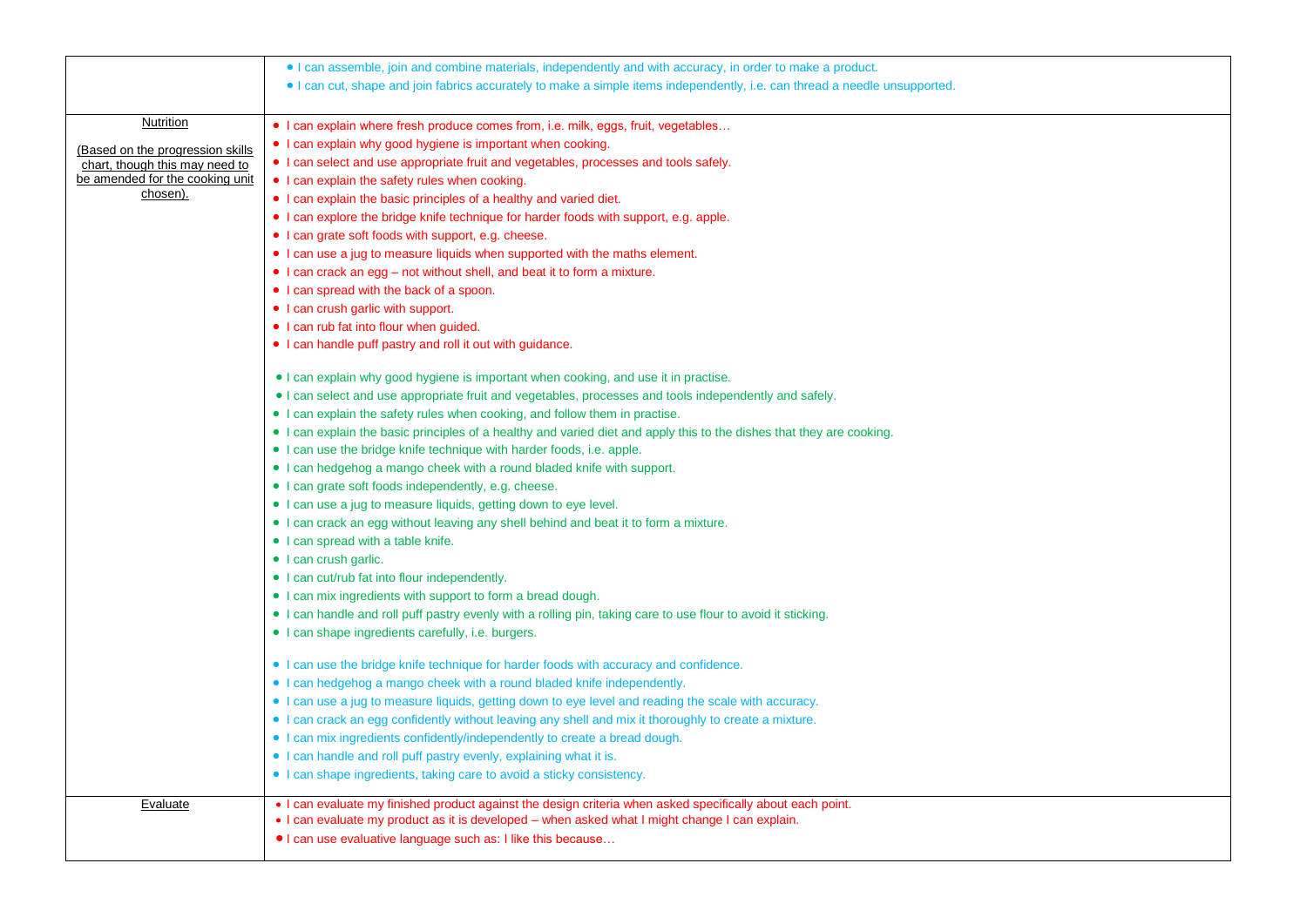| • I can evaluate my finished product against the design criteria independently.<br>• I can evaluate my product as it is developed, identifying the strengths and possible changes independently.<br>I can use evaluative language such as: Next time I could I like the part where because What I found hard about this work was I found this piece of work<br>hard/easy because |
|----------------------------------------------------------------------------------------------------------------------------------------------------------------------------------------------------------------------------------------------------------------------------------------------------------------------------------------------------------------------------------|
| • I can evaluate my finished product against the design criteria explaining the strengths and weaknesses of the products in detail.<br>• I can evaluate the finished product as it is developed, identifying the strengths and acting upon any weaknesses.<br>• I can use evaluative language such as: It was interesting because                                                |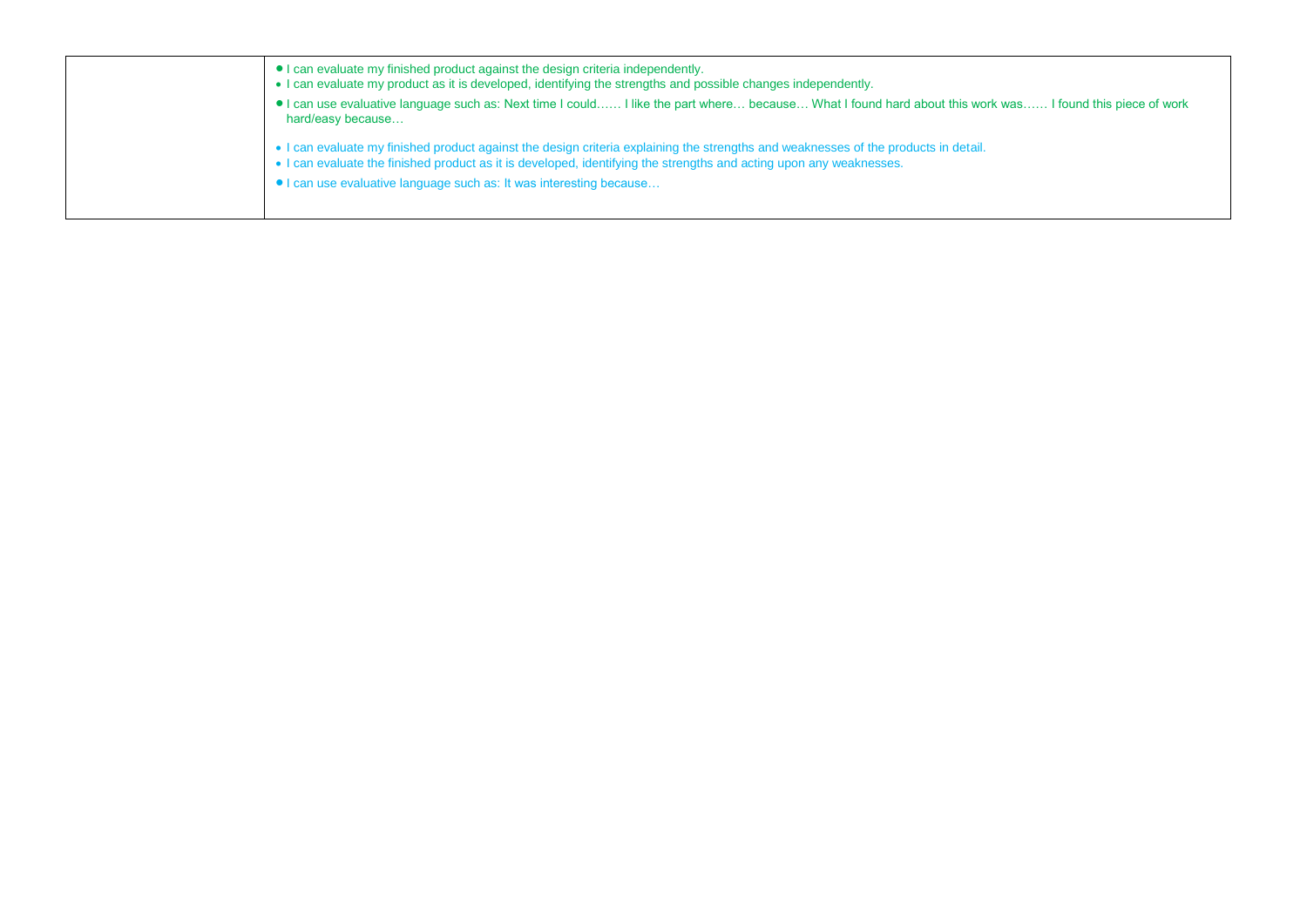| Year 3 - Key Milestones  |                                                                                                                                                                                                                                                                                                                                                                                                                                                                                                                                                                                                                                                                                                                                                                                                                                                                                                                                                                                                                                                                                                                                                                                                                                                                                                                                                                                                                                                                                                                                                                                                                    |                                                                                                                                                               |                                                                                                                                                                                                      |  |  |
|--------------------------|--------------------------------------------------------------------------------------------------------------------------------------------------------------------------------------------------------------------------------------------------------------------------------------------------------------------------------------------------------------------------------------------------------------------------------------------------------------------------------------------------------------------------------------------------------------------------------------------------------------------------------------------------------------------------------------------------------------------------------------------------------------------------------------------------------------------------------------------------------------------------------------------------------------------------------------------------------------------------------------------------------------------------------------------------------------------------------------------------------------------------------------------------------------------------------------------------------------------------------------------------------------------------------------------------------------------------------------------------------------------------------------------------------------------------------------------------------------------------------------------------------------------------------------------------------------------------------------------------------------------|---------------------------------------------------------------------------------------------------------------------------------------------------------------|------------------------------------------------------------------------------------------------------------------------------------------------------------------------------------------------------|--|--|
| <b>Topics</b><br>Cycle A | Weather                                                                                                                                                                                                                                                                                                                                                                                                                                                                                                                                                                                                                                                                                                                                                                                                                                                                                                                                                                                                                                                                                                                                                                                                                                                                                                                                                                                                                                                                                                                                                                                                            | <b>France</b>                                                                                                                                                 | What makes Britain great?                                                                                                                                                                            |  |  |
|                          | (Shell structures: Exploring shell<br>structures, and creating their own<br>mobile to sell as their enterprise<br>product)                                                                                                                                                                                                                                                                                                                                                                                                                                                                                                                                                                                                                                                                                                                                                                                                                                                                                                                                                                                                                                                                                                                                                                                                                                                                                                                                                                                                                                                                                         | (Cooking and nutrition: To explore different breads<br>and to design and make their own bread to<br>accompany a soup they will cook - to enjoy as a<br>class) | <b>(Electrical systems -To create a model of a British landmark (using)</b><br>reusable materials) with a simple circuit and switch, to teach younger<br>children about the landmark.                |  |  |
| Cycle B                  | <b>South America</b>                                                                                                                                                                                                                                                                                                                                                                                                                                                                                                                                                                                                                                                                                                                                                                                                                                                                                                                                                                                                                                                                                                                                                                                                                                                                                                                                                                                                                                                                                                                                                                                               | <b>Romans and volcanoes</b>                                                                                                                                   | <b>Local Geography</b>                                                                                                                                                                               |  |  |
|                          | <b>(Textiles: Designing and making a)</b><br>reusable bag for the beach)                                                                                                                                                                                                                                                                                                                                                                                                                                                                                                                                                                                                                                                                                                                                                                                                                                                                                                                                                                                                                                                                                                                                                                                                                                                                                                                                                                                                                                                                                                                                           | (Cooking and nutrition: To research, design and<br>make their own pizza to enjoy as a class)                                                                  | (Mechanical structures – levers and linkages – To create a pop up<br>book to show what they have learnt about the topic/based on English<br>focus - to be flexible according to the chn's interests) |  |  |
| Design                   | I can identify a purpose for my product, and with support explain what it needs to be successful.<br>$\bullet$<br>I can generate two different ideas for my product.<br>I can explain the order of my work before I start, when prompted.<br>I can identify the key purpose for my product, and create my own success criteria – 5 points.<br>$\bullet$<br>I can generate three labelled designs for my product, carefully considering its purpose and the user.<br>I can explain the order of my work before starting, recording this as a set of instructions.<br>$\bullet$<br>I can identify the audience and key purpose of my product, and carefully consider my own 5 point success criteria based on the audience and purpose.<br>$\bullet$<br>I can generate at least three varied annotated designs for my product, carefully considering the purpose and users.<br>$\bullet$                                                                                                                                                                                                                                                                                                                                                                                                                                                                                                                                                                                                                                                                                                                             |                                                                                                                                                               |                                                                                                                                                                                                      |  |  |
| Make                     | I can plan the order of my work before starting, recording this as a set of detailed instructions using the correct terminology and techniques.<br>$\bullet$<br>I can select some of the correct tools and use the correct techniques when shown.<br>$\bullet$<br>I can use a ruler with support to measure and mark out my materials.<br>$\bullet$<br>I can explain how to work safely with the tools I am using.<br>$\bullet$<br>I can measure, cut and tape materials to create my product.<br>I can work with direction to strengthen my product, i.e. to create a thicker slider using card.<br>I can select the correct tools and techniques when making my product, this will be written down as a set of instructions before I start.<br>$\bullet$<br>I can measure, mark out, cut score and assemble components without support and with greater accuracy, for example – when cutting and scoring the shell structures<br>$\bullet$<br>from paper.<br>I work safely and accurately with the tools I am using.<br>$\bullet$<br>I can think about my ideas and am open to changing things if it helps to improve my work.<br>$\bullet$<br>I can measure, cut, tape and pin materials accurately to create my product, for example when sewing the reusable bag.<br>$\bullet$<br>I can create a working circuit within a product, ensuring the wires are carefully connected.<br>$\bullet$<br>I can use finishing techniques to strengthen and improve the appearance of my product, i.e. layering cardboard when creating a pop up book, rolling newspaper to<br>$\bullet$<br>create a sturdy 3d structure. |                                                                                                                                                               |                                                                                                                                                                                                      |  |  |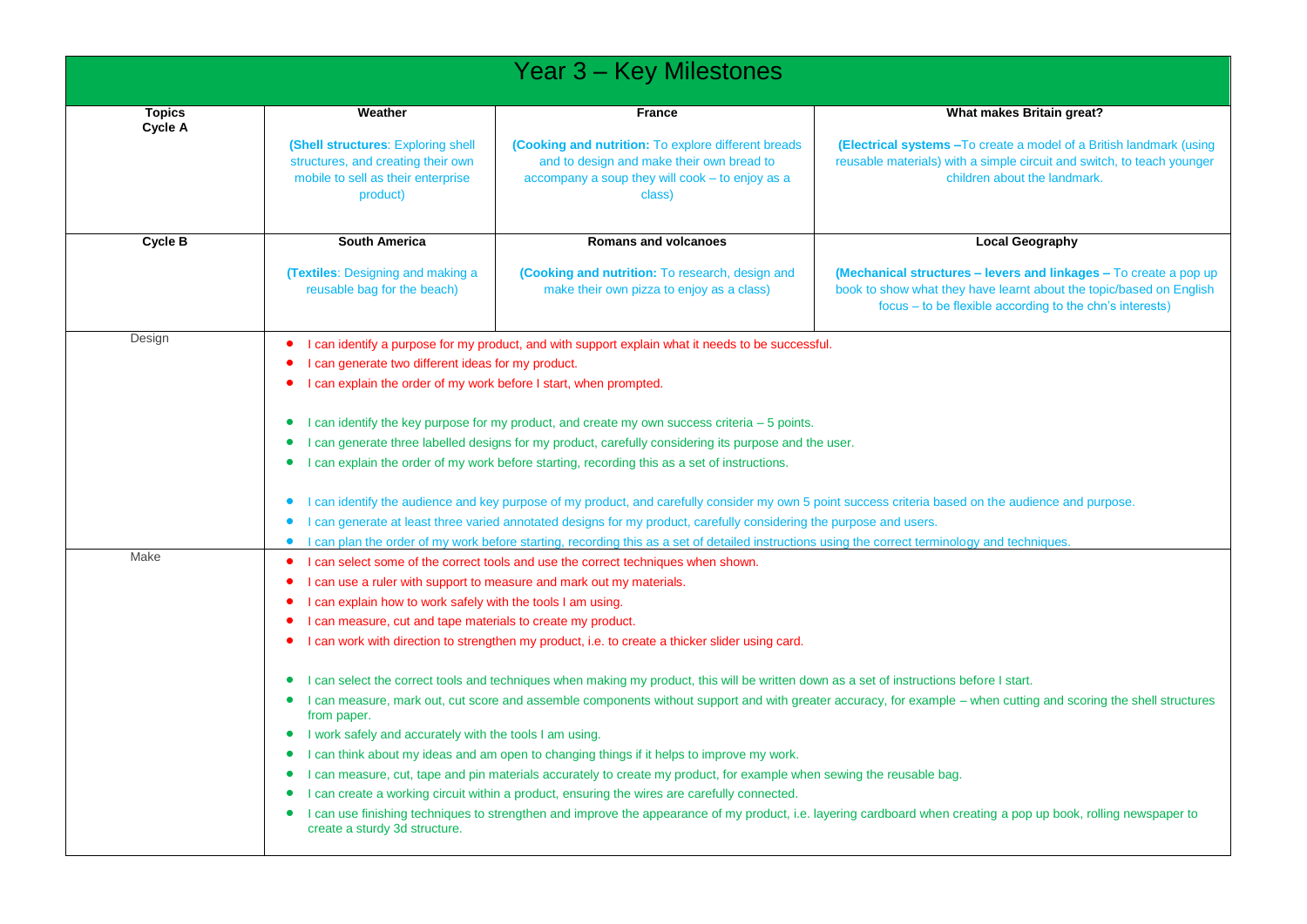|                                                                    | I can independently select the correct tools and techniques when making my product, adapting these when the need arises.                                                                                                                                                         |
|--------------------------------------------------------------------|----------------------------------------------------------------------------------------------------------------------------------------------------------------------------------------------------------------------------------------------------------------------------------|
|                                                                    | I can confidently measure, mark out, cut, score and assemble my product with accuracy leading to a sturdy build.                                                                                                                                                                 |
|                                                                    | I work quickly, safely and accurately with the tools I am using, displaying greater confidence.                                                                                                                                                                                  |
|                                                                    | I can work dynamically, constantly looking for better options if my product doesn't go as planned.                                                                                                                                                                               |
|                                                                    | I can measure, tape, cut and pin materials accurately and confidently to create a quality product.                                                                                                                                                                               |
|                                                                    |                                                                                                                                                                                                                                                                                  |
|                                                                    | I can work dynamically and independently to strengthen and improve the appearance of my product.                                                                                                                                                                                 |
|                                                                    | I can explain the main ideas of a healthy diet, i.e. the need to eat fruit and vegetables for nutrition.                                                                                                                                                                         |
|                                                                    | I can say whether a dish is healthy or not when asked, i.e. desserts and salad.                                                                                                                                                                                                  |
| Nutrition                                                          | I can use the claw knife technique with support, and peel soft vegetables with a peeler.                                                                                                                                                                                         |
|                                                                    | I can use digital/spring balance scales when supported.                                                                                                                                                                                                                          |
|                                                                    | I can add liquid to flour and stir to create a paste with support.                                                                                                                                                                                                               |
| (Based on the progression skills<br>chart, though this may need to | I can cut our rolled pastry to create simple shapes using a shape cutter.<br>٠                                                                                                                                                                                                   |
| be amended for the cooking unit                                    | • I can shell a boiled egg - requiring support to ensure no shell remains.                                                                                                                                                                                                       |
| chosen).                                                           | I can use a sieve or colander to drain ingredients - loses a small amount.<br>$\bullet$                                                                                                                                                                                          |
|                                                                    | I can explain the main principles of a healthy diet, i.e. where we acquire vitamins and minerals, and why certain foods are good for us such as calcium is used to<br>$\bullet$<br>maintain healthy bones.                                                                       |
|                                                                    | I can give examples of suitable dishes for a healthy and varied diet.<br>$\bullet$                                                                                                                                                                                               |
|                                                                    | I can use the claw knife technique for harder foods, i.e. a carrot.                                                                                                                                                                                                              |
|                                                                    | I can peel soft vegetables with a peeler confidently, i.e. courgette.                                                                                                                                                                                                            |
|                                                                    | I can use digital/spring balance scales when weighing ingredients, ensuring the start is always zero.                                                                                                                                                                            |
|                                                                    | I can add liquid to flour and stir to create a paste without lumps.<br>$\bullet$                                                                                                                                                                                                 |
|                                                                    | I can cut our rolled pastry accurately using a cutter - the shape remains intact.                                                                                                                                                                                                |
|                                                                    | I can coat ingredients, i.e. with egg and breadcrumbs.                                                                                                                                                                                                                           |
|                                                                    | I can shell a boiled egg, leaving no shell behind.                                                                                                                                                                                                                               |
|                                                                    | I can drain ingredients through a sieve or colander without support - without losing any ingredients. .                                                                                                                                                                          |
|                                                                    | I can explain the main principles of a healthy and varied diet in detail, i.e. can explain the need for a careful balance of protein, carbohydrates, fresh produce and<br>$\bullet$<br>fats                                                                                      |
|                                                                    | I can give several examples of suitable dishes for a healthy and varied diet, and understand that as long as we have a balance we do not need to rule out foods.                                                                                                                 |
|                                                                    | I can confidently use the claw knife technique and peel vegetables independently, with speed and accuracy.                                                                                                                                                                       |
|                                                                    | I can add liquid to flour to create a smooth paste, understanding when it is ready.                                                                                                                                                                                              |
|                                                                    | I can cut out rolled pastry using shape cutters and freehand using a knife.<br>$\bullet$                                                                                                                                                                                         |
| Evaluate                                                           | I can evaluate my product against the original design criteria with support from an adult.<br>$\bullet$                                                                                                                                                                          |
|                                                                    | I can disassemble and evaluate a product with support.                                                                                                                                                                                                                           |
|                                                                    | I can use evaluative language such as: I enjoyed it because                                                                                                                                                                                                                      |
|                                                                    | I can evaluate my product against my own set of design criteria, exploring how well it meets its intended purpose.<br>۰                                                                                                                                                          |
|                                                                    | I can disassemble and evaluate a product in writing, exploring the positives and negatives.                                                                                                                                                                                      |
|                                                                    | I can use evaluative language such as: I found this work because Next time I could/would You could improve this work by                                                                                                                                                          |
|                                                                    |                                                                                                                                                                                                                                                                                  |
|                                                                    | I can evaluate my product against my own set of design criteria, exploring how well it meets its intended purpose without bias.<br>I can disassemble and evaluate a product based on its intended purpose, audience and quality of build, exploring the positives and negatives. |
|                                                                    | I can use evaluative language such as: Maybe you could try I feel thatwas successful / ambitious because.<br>$\bullet$                                                                                                                                                           |
|                                                                    |                                                                                                                                                                                                                                                                                  |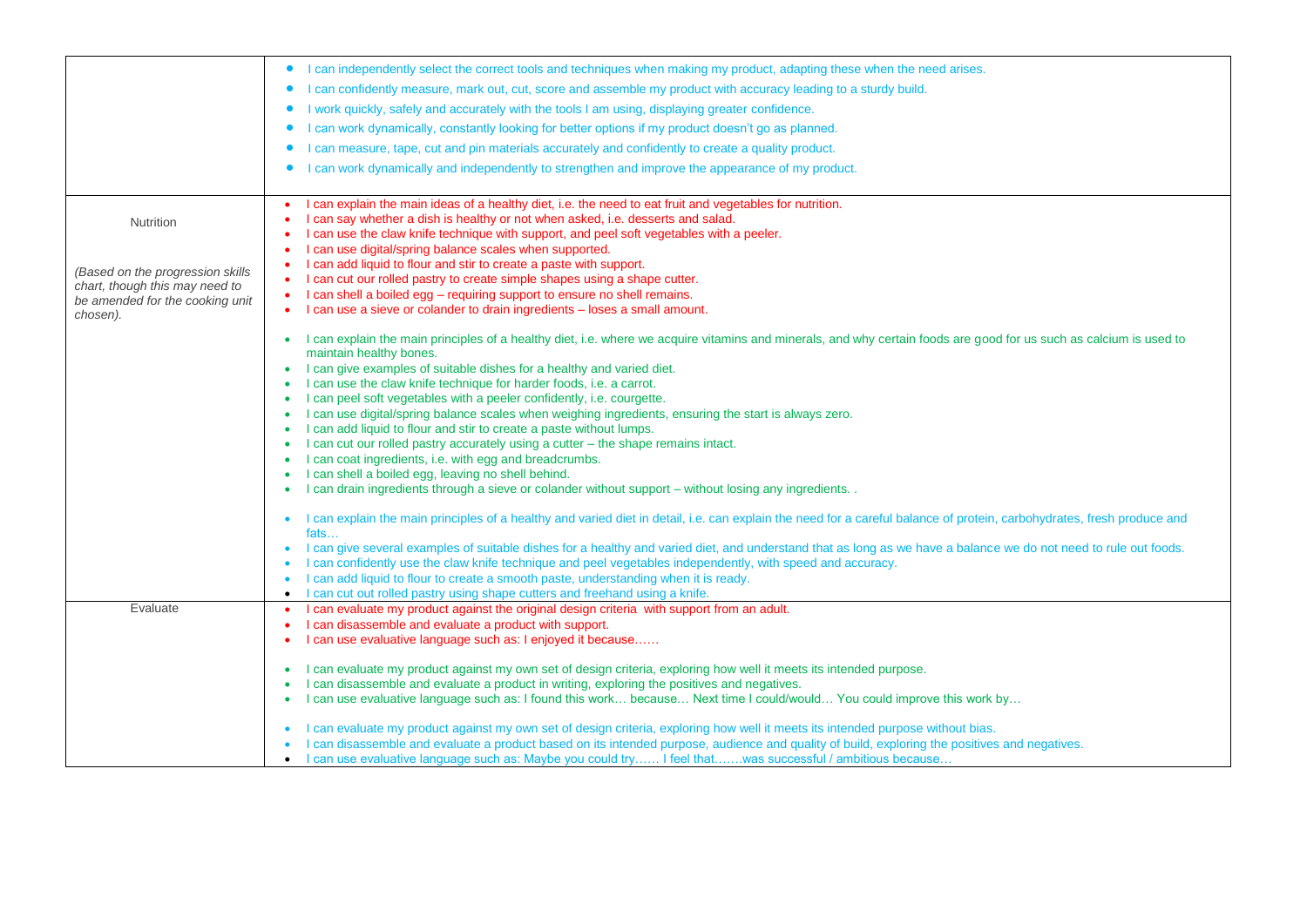| <b>Topics</b> | Weather                                                                                                                                                                                                                   | <b>France</b>                                                                                                                                              | What makes Britain great?                                                                                             |  |  |
|---------------|---------------------------------------------------------------------------------------------------------------------------------------------------------------------------------------------------------------------------|------------------------------------------------------------------------------------------------------------------------------------------------------------|-----------------------------------------------------------------------------------------------------------------------|--|--|
| Cycle A       |                                                                                                                                                                                                                           |                                                                                                                                                            |                                                                                                                       |  |  |
|               | (Shell structures: Exploring shell<br>structures, and creating their own mobile                                                                                                                                           | <b>(Cooking and nutrition:</b> To explore different breads and<br>to design and make their own bread to accompany a soup                                   | (Electrical systems - To create a model of a British<br>landmark (using reusable materials) with a simple circuit and |  |  |
|               | to sell as their enterprise product)                                                                                                                                                                                      | they will cook $-$ to enjoy as a class)                                                                                                                    | switch, to teach younger children about the landmark.                                                                 |  |  |
|               |                                                                                                                                                                                                                           |                                                                                                                                                            |                                                                                                                       |  |  |
| Cycle B       | <b>South America</b>                                                                                                                                                                                                      | <b>Romans and volcanoes</b>                                                                                                                                | <b>Local Geography</b>                                                                                                |  |  |
|               | <b>(Textiles: Designing and making a)</b>                                                                                                                                                                                 | (Cooking and nutrition: To research, design and make                                                                                                       | (Mechanical structures – levers and linkages – To create                                                              |  |  |
|               | reusable bag for the beach)                                                                                                                                                                                               | their own pizza to enjoy as a class)                                                                                                                       | a pop up book to show what they have learnt about the                                                                 |  |  |
|               |                                                                                                                                                                                                                           |                                                                                                                                                            | topic/based on English focus - to be flexible according to the                                                        |  |  |
|               |                                                                                                                                                                                                                           |                                                                                                                                                            | chn's interests)                                                                                                      |  |  |
| Design        |                                                                                                                                                                                                                           | I can identify a purpose for my product based upon what I know about other products.                                                                       |                                                                                                                       |  |  |
|               | I can create some of my own design criteria with support.                                                                                                                                                                 |                                                                                                                                                            |                                                                                                                       |  |  |
|               | I can create my design with support.                                                                                                                                                                                      |                                                                                                                                                            |                                                                                                                       |  |  |
|               | I can improve my initial design when given guidance.                                                                                                                                                                      |                                                                                                                                                            |                                                                                                                       |  |  |
|               |                                                                                                                                                                                                                           |                                                                                                                                                            |                                                                                                                       |  |  |
|               | I can identify the key purpose for my product, based upon my research.                                                                                                                                                    |                                                                                                                                                            |                                                                                                                       |  |  |
|               | I can create my own design criteria based upon the research.                                                                                                                                                              |                                                                                                                                                            |                                                                                                                       |  |  |
|               | I can create designs based upon my own experience and the experiences of others – listening to the ideas of others.                                                                                                       |                                                                                                                                                            |                                                                                                                       |  |  |
|               |                                                                                                                                                                                                                           |                                                                                                                                                            |                                                                                                                       |  |  |
|               | I can create annotated designs, and prototypes to ensure the designs work.<br>$\bullet$                                                                                                                                   |                                                                                                                                                            |                                                                                                                       |  |  |
|               | I can identify the audience and key purpose of my product, based upon my own thorough research - researching several products independently.<br>$\bullet$                                                                 |                                                                                                                                                            |                                                                                                                       |  |  |
|               |                                                                                                                                                                                                                           | I can create my own design criteria based upon the research - each point to be different and reflect the intended audience/purpose.                        |                                                                                                                       |  |  |
|               | $\bullet$                                                                                                                                                                                                                 | I can create my own designs based upon research, my own experiences and the experiences of others - listening to and interacting with the ideas of others. |                                                                                                                       |  |  |
|               | $\bullet$                                                                                                                                                                                                                 | I can explore my designs with out bias, and develop them to improve the overall design, independently.                                                     |                                                                                                                       |  |  |
|               | $\bullet$                                                                                                                                                                                                                 | I can create annotated drawings of my designs, taking the initiative to create prototypes and amend my designs appropriately.                              |                                                                                                                       |  |  |
| Make          | ٠                                                                                                                                                                                                                         | I can select some of the correct tools and use the correct techniques for my product.                                                                      |                                                                                                                       |  |  |
|               | I can join and combine materials in a variety of ways, when shown.                                                                                                                                                        |                                                                                                                                                            |                                                                                                                       |  |  |
|               | I can use running stitch.                                                                                                                                                                                                 |                                                                                                                                                            |                                                                                                                       |  |  |
|               |                                                                                                                                                                                                                           |                                                                                                                                                            |                                                                                                                       |  |  |
|               | I can measure, pin, cut and tape materials to create my product - with support when required.                                                                                                                             |                                                                                                                                                            |                                                                                                                       |  |  |
|               |                                                                                                                                                                                                                           | I can independently select the correct tools and techniques for making my product, this will be written down as a set of instructions before I start.      |                                                                                                                       |  |  |
|               | I can join and combine materials in temporary and permanent ways, i.e. staples, glue gun, twisting wires when creating a working circuit in my product, connecting<br>$\bullet$<br>linkages when creating my pop up book. |                                                                                                                                                            |                                                                                                                       |  |  |
|               | I can sew materials with at least two different stitches (to include running stitch), and I can thread my own needle, for example; when creating my own reusable<br>$\bullet$                                             |                                                                                                                                                            |                                                                                                                       |  |  |
|               | bag.                                                                                                                                                                                                                      |                                                                                                                                                            |                                                                                                                       |  |  |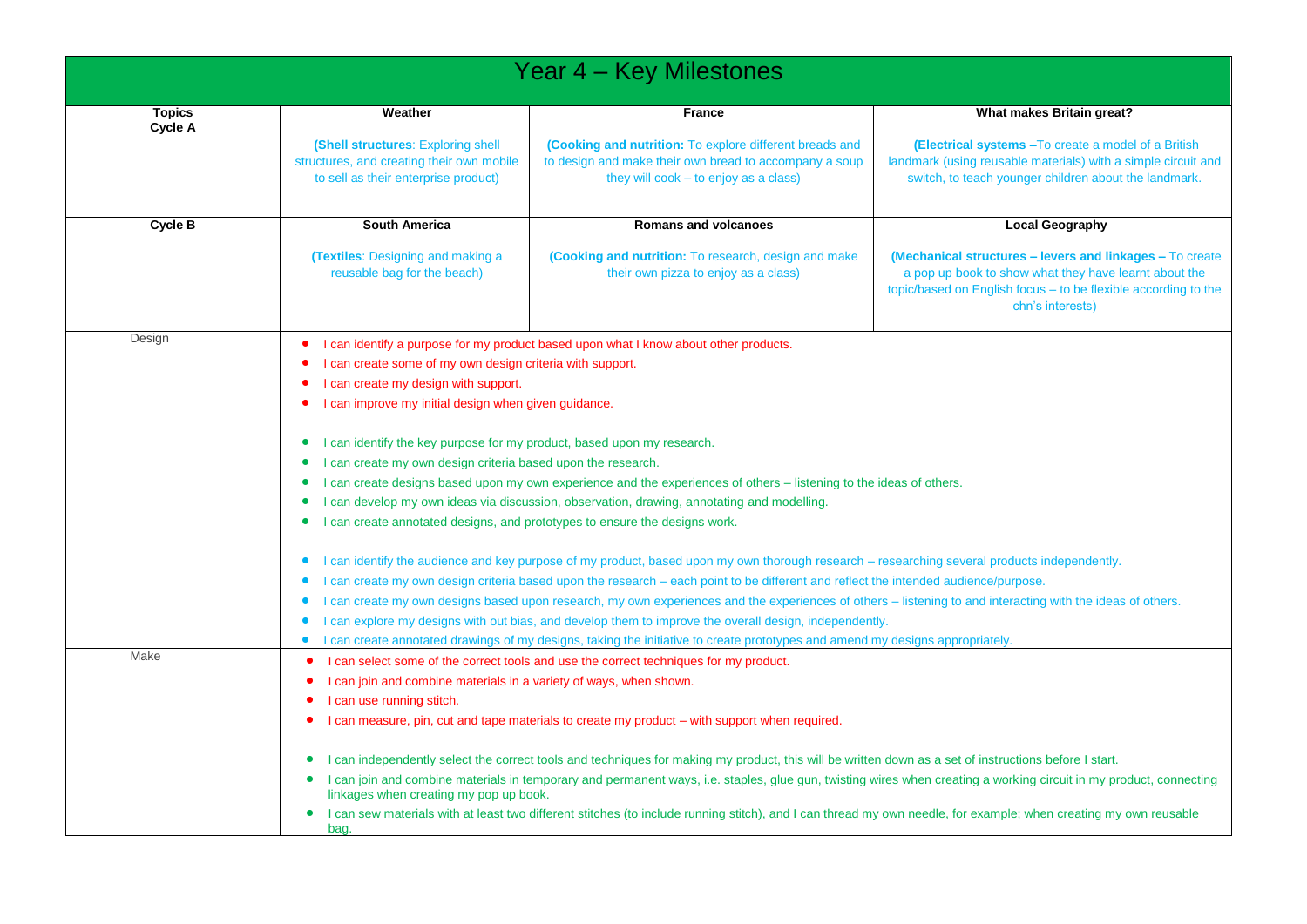|                                          | I can measure, mark out, cut, tape and pin materials accurately and confidently to create my product, i.e. when measuring, cutting out and scoring my shell<br>structures.                                                                                                                                                                                              |  |  |
|------------------------------------------|-------------------------------------------------------------------------------------------------------------------------------------------------------------------------------------------------------------------------------------------------------------------------------------------------------------------------------------------------------------------------|--|--|
|                                          | I can independently select the correct tools and techniques when making my product, adapting these when the need arises.<br>I can confidently join and combine materials in temporary and permanent ways, selecting the best options for the purpose.<br>I can confidently use a range of stitches when sewing, thread my own needle and finish the thread with a knot. |  |  |
|                                          | I can measure, tape, cut and pin materials accurately and confidently to create a quality product, building upon their learning from Year 3.<br>$\bullet$                                                                                                                                                                                                               |  |  |
|                                          | I can explain the main ideas of a healthy diet.                                                                                                                                                                                                                                                                                                                         |  |  |
| <b>Nutrition</b>                         | I can consider the governments recommendations for a healthy plate, and create my own when supported with the main principles.                                                                                                                                                                                                                                          |  |  |
|                                          | I can grate food safely with support and guidance.                                                                                                                                                                                                                                                                                                                      |  |  |
| (Based on the progression skills         | I can separate an egg by using a bottle to separate the yolk.                                                                                                                                                                                                                                                                                                           |  |  |
| chart, though this may need to be        | I can mix fat and sugar using a wooden spoon to form a batter with few lumps.                                                                                                                                                                                                                                                                                           |  |  |
| amended for the cooking unit<br>chosen). | I can use a rolling pin to roll shortcrust pastry with support.                                                                                                                                                                                                                                                                                                         |  |  |
|                                          | I can explain the main principles of a healthy and varied diet in detail, referring to what I have learnt in science.                                                                                                                                                                                                                                                   |  |  |
|                                          | I can consider the governments recommendations for a healthy plate, i.e. protein, dairyetc, and create my own.<br>I can grate harder foods safely, i.e. carrots.                                                                                                                                                                                                        |  |  |
|                                          | I can separate an egg by breaking the shell and using my hands.<br>$\bullet$                                                                                                                                                                                                                                                                                            |  |  |
|                                          | I can cream fat and sugar to create a creamy batter without lumps.<br>٠                                                                                                                                                                                                                                                                                                 |  |  |
|                                          | I can carefully fold flour into a creamed mixture, i.e. when making buns.                                                                                                                                                                                                                                                                                               |  |  |
|                                          | I can handle and roll shortcut pastry to a suitable thickness when asked, and can add flour to prevent sticking when prompted.                                                                                                                                                                                                                                          |  |  |
|                                          | I can season my dishes to taste.<br>٠                                                                                                                                                                                                                                                                                                                                   |  |  |
|                                          |                                                                                                                                                                                                                                                                                                                                                                         |  |  |
|                                          | I can consider the governments recommendations for a healthy plate, and can confidently and independently create my own with varied ingredients.                                                                                                                                                                                                                        |  |  |
|                                          | I can separate an egg with consistency.                                                                                                                                                                                                                                                                                                                                 |  |  |
|                                          | I can cream fat and sugar, and know when to stop based on the colour and consistency.<br>I can fold flour into a creamed mixture, and can explain why it is folded and not just mixed in.                                                                                                                                                                               |  |  |
|                                          | I can handle and roll shortcrust pastry, knowing when to add flour to prevent the pastry from sticking.<br>$\bullet$                                                                                                                                                                                                                                                    |  |  |
|                                          |                                                                                                                                                                                                                                                                                                                                                                         |  |  |
| Evaluate                                 | • I can evaluate my product with support as I am making it, and I can say what has worked well at the end.                                                                                                                                                                                                                                                              |  |  |
|                                          | • I can evaluate my product by testing its main purpose.                                                                                                                                                                                                                                                                                                                |  |  |
|                                          | • I can use evaluative language such as: I enjoyedbecause                                                                                                                                                                                                                                                                                                               |  |  |
|                                          | • I can evaluate my product both during and at the end of making the product, i.e. dynamically and in writing as part of the final evaluation.                                                                                                                                                                                                                          |  |  |
|                                          | I can evaluate my product by carrying out a fair test to ensure it meets the design criteria.                                                                                                                                                                                                                                                                           |  |  |
|                                          | . I can use evaluative language such as: You could improve this work by (building on from Year 3, but with increasing detail).                                                                                                                                                                                                                                          |  |  |
|                                          | I can evaluate my product both during and at the end of making the product, without bias and support/guidance.                                                                                                                                                                                                                                                          |  |  |
|                                          | • I can evaluate my product by designing my own fair test to ensure it meets the design criteria I created at the beginning.                                                                                                                                                                                                                                            |  |  |
|                                          | I feel that  Yaranguage such as: Maybe you could try I feel that  was successful / ambitious because                                                                                                                                                                                                                                                                    |  |  |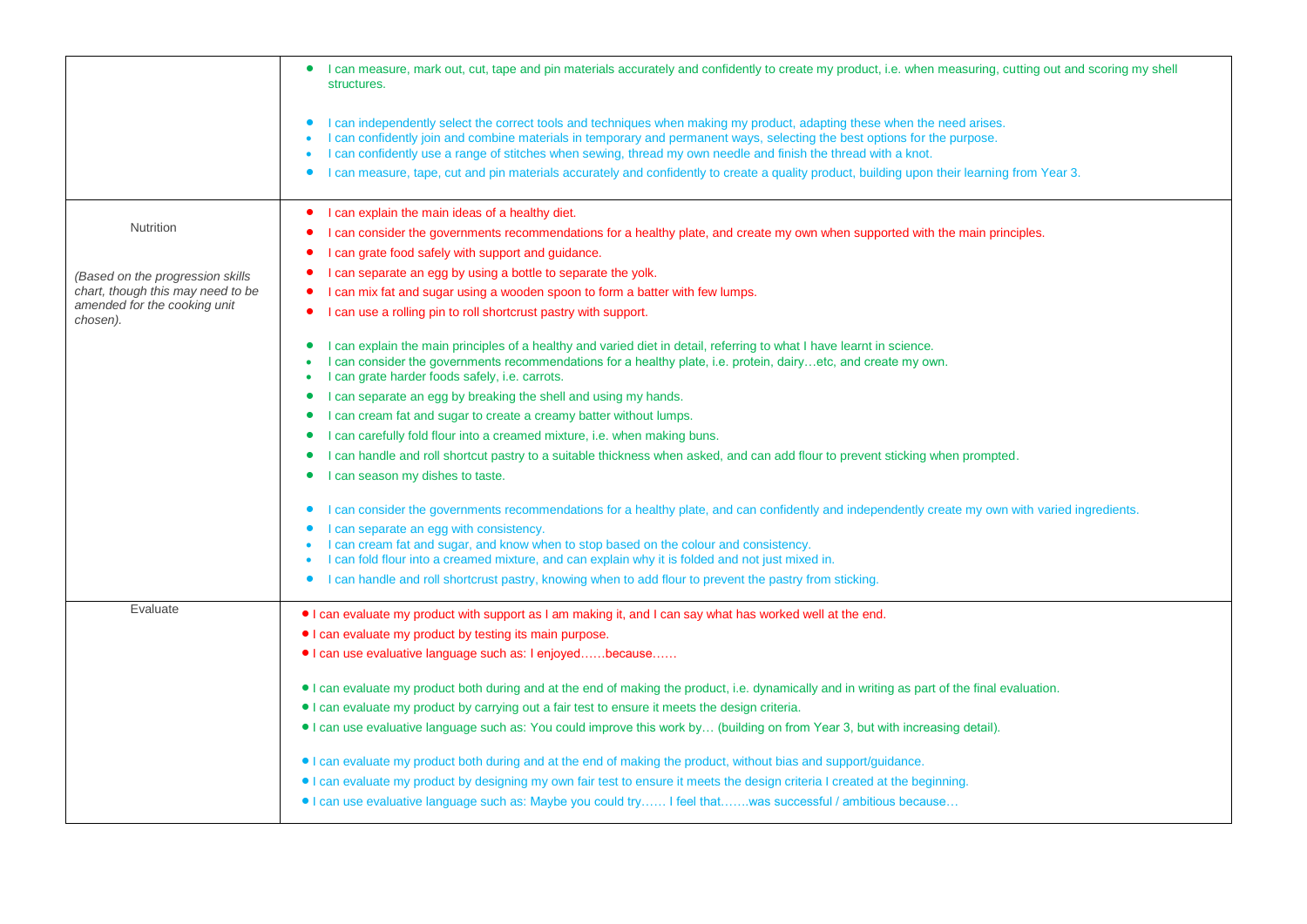| <b>Year 5 - Key Milestones</b> |                                                                                                                                                                                                                                                                                                        |                                                                                                                                                                         |                                                                                                                                                             |  |  |  |
|--------------------------------|--------------------------------------------------------------------------------------------------------------------------------------------------------------------------------------------------------------------------------------------------------------------------------------------------------|-------------------------------------------------------------------------------------------------------------------------------------------------------------------------|-------------------------------------------------------------------------------------------------------------------------------------------------------------|--|--|--|
| <b>Topics</b><br>Cycle A       | <b>China/Enterprises</b>                                                                                                                                                                                                                                                                               | <b>Rivers, Amazon Explorer</b>                                                                                                                                          | History topic linked to end of term show                                                                                                                    |  |  |  |
|                                | (Textiles: Exploring different stitches: Make a<br>decoration for the enterprise project using a range of<br>stitches)                                                                                                                                                                                 | (Celebrating Culture and Seasonality<br>Exploring the Brazilian cuisine, and designing and<br>making their own Brazilian inspired dish for the class<br>to enjoy)       | (Mechanical systems: Cams)<br>Create a moving scene based on the history topic, with<br>the aim of teaching others about the topic – woodwork)              |  |  |  |
| Cycle B                        | <b>Everest/Mountains</b>                                                                                                                                                                                                                                                                               | The Water cycle                                                                                                                                                         | History topic linked to end of term show                                                                                                                    |  |  |  |
|                                | (Structures: Frame structures<br>To explore different frame structures, and to use this<br>knowledge to design a creative tent or someone to<br>use when camping - woodwork)                                                                                                                           | (Electrical systems)<br>To create a model, with a working circuit and a<br>complex switch)                                                                              | (Celebrating Culture and Seasonality<br>To explore the concept of batch cooking. To design<br>and make a savoury dish that can be reheated when<br>camping) |  |  |  |
| Design                         | • I can generate ideas whilst talking with adult and identify a purpose for my product.                                                                                                                                                                                                                |                                                                                                                                                                         |                                                                                                                                                             |  |  |  |
|                                | • I can draw up a personal specification for my design with support.                                                                                                                                                                                                                                   |                                                                                                                                                                         |                                                                                                                                                             |  |  |  |
|                                | • I use research to help form my own design.                                                                                                                                                                                                                                                           |                                                                                                                                                                         |                                                                                                                                                             |  |  |  |
|                                |                                                                                                                                                                                                                                                                                                        | • I can explain what needs to be done (materials, equipment and processes) with support – firstlysecondly                                                               |                                                                                                                                                             |  |  |  |
|                                | feeds into the design process.                                                                                                                                                                                                                                                                         | • I use the results of research/investigation, information sources, including ICT when developing design ideas – a greater knowledge of the research process and how it |                                                                                                                                                             |  |  |  |
|                                |                                                                                                                                                                                                                                                                                                        | • I can independently create design criteria for my product, taking research into consideration (building on from Year 4 with greater detail and understanding).        |                                                                                                                                                             |  |  |  |
|                                |                                                                                                                                                                                                                                                                                                        | • I can generate ideas through brainstorming, following them up to produce at least three varied designs (to identify a purpose for my product independently).          |                                                                                                                                                             |  |  |  |
|                                | I can develop a clear idea of what has to be done, planning how to use the materials, equipment and processes, and suggesting alternative methods if first attempts fail<br>- clear knowledge for the timeline of the make.                                                                            |                                                                                                                                                                         |                                                                                                                                                             |  |  |  |
|                                | • I can independently generate ideas through brainstorming and identify a clear purpose for my product – can explain the process clearly and its importance.                                                                                                                                           |                                                                                                                                                                         |                                                                                                                                                             |  |  |  |
|                                |                                                                                                                                                                                                                                                                                                        | I use a greater range of research to make sense of the project, and this feeds into my designs. This is clear in my varied designs reflecting the research.             |                                                                                                                                                             |  |  |  |
|                                |                                                                                                                                                                                                                                                                                                        | I know the timeline for my make and can suggest alternative methods if first attempts fail - confidence and independence.                                               |                                                                                                                                                             |  |  |  |
| Make                           | • I can select some of the correct tools and use the correct techniques for my product, with little guidance.                                                                                                                                                                                          |                                                                                                                                                                         |                                                                                                                                                             |  |  |  |
|                                | • I can cut and join materials to create my product, with the aim of creating a quality product.                                                                                                                                                                                                       |                                                                                                                                                                         |                                                                                                                                                             |  |  |  |
|                                | I can measure and mark out materials - I know that I need to measure twice before cutting.                                                                                                                                                                                                             |                                                                                                                                                                         |                                                                                                                                                             |  |  |  |
|                                | • I can independently select the correct tools and techniques for making my product without input, i.e. whether pins or a glue gun will work better.<br>• I can use the tools and equipment safely and independently, without reminders, i.e. creating the cam frame with care and respect for safety. |                                                                                                                                                                         |                                                                                                                                                             |  |  |  |
|                                | • I can cut and join with accuracy to ensure a good quality finish to the product, i.e. very little errors with regards to overlap or gaps – building on from Year 4, i.e. joining<br>wires to an electrical component successfully.                                                                   |                                                                                                                                                                         |                                                                                                                                                             |  |  |  |
|                                | • I can measure and mark out accurately and confidently – starting at zero and measuring twice before cutting, i.e. when creating frame structures from dowel.                                                                                                                                         |                                                                                                                                                                         |                                                                                                                                                             |  |  |  |
|                                | technique/tool is better than another.                                                                                                                                                                                                                                                                 | • I can independently select the correct tools and techniques for making my product without input and with greater confidence. I can explain, in detail, why one        |                                                                                                                                                             |  |  |  |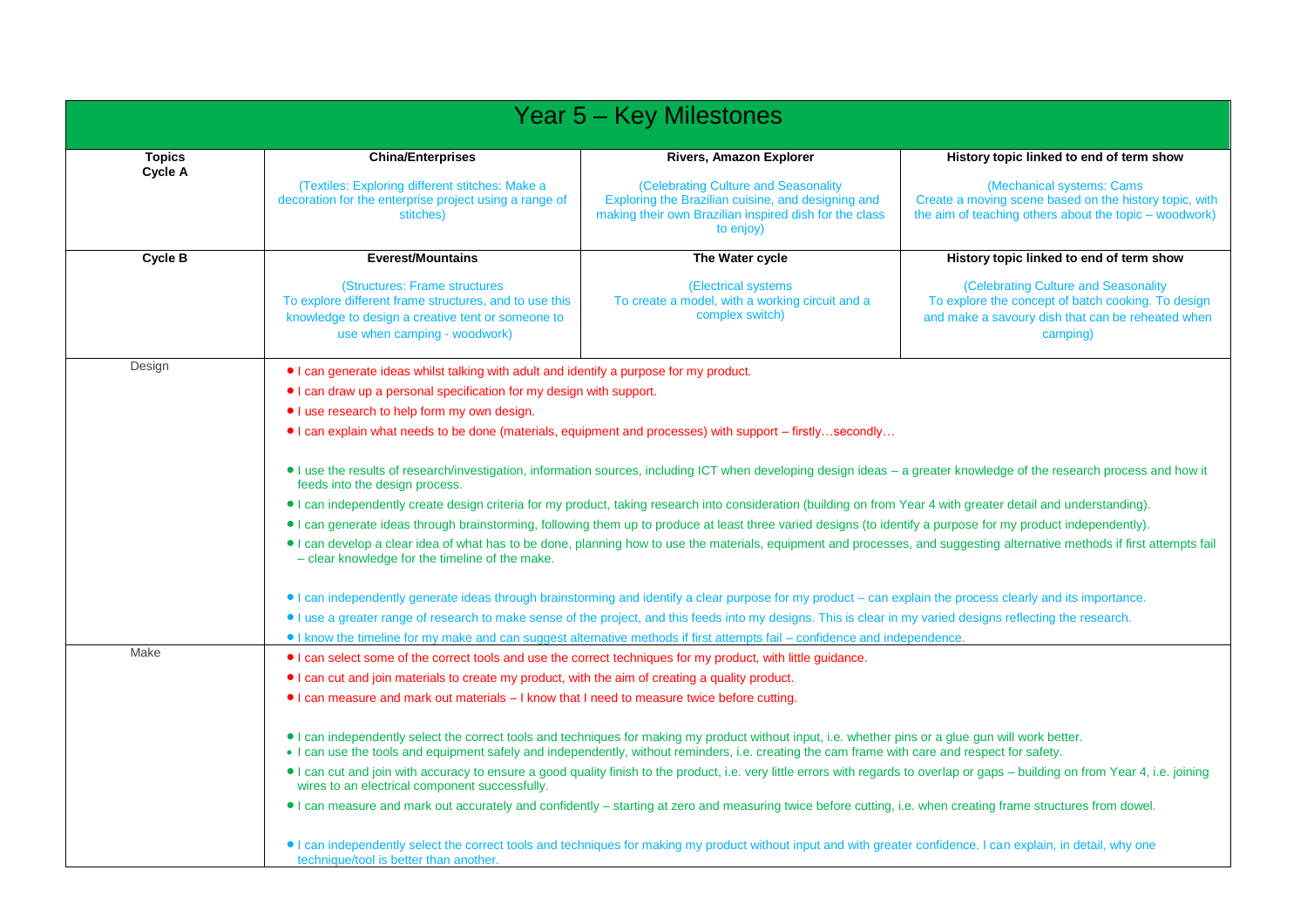|           | . I can cut and join materials with increased accuracy to ensure a good quality finish to the product. There are no flaws in the product with regards to the cuts and joins.          |  |  |
|-----------|---------------------------------------------------------------------------------------------------------------------------------------------------------------------------------------|--|--|
|           | I can measure and mark out materials accurately and confidently - There are no flaws in the product with regards to the measures.                                                     |  |  |
|           | • I can adapt a given recipe to create my own version.                                                                                                                                |  |  |
| Nutrition | • I can prepare and cook a savoury dish with support throughout.                                                                                                                      |  |  |
|           | I can explain the key principles of basic hygiene when cooking.                                                                                                                       |  |  |
|           | • I can use the bridge and claw technique with guidance.                                                                                                                              |  |  |
|           | • I can core an apple with support.                                                                                                                                                   |  |  |
|           | · I can use a grater to grate cheese.                                                                                                                                                 |  |  |
|           | • I can explain how to stay safe when using a hob.                                                                                                                                    |  |  |
|           | • I can use a whisk correctly for a short time.                                                                                                                                       |  |  |
|           | . I can weigh and measure ingredients with support from an adult.                                                                                                                     |  |  |
|           | I can design and cook my own dish, based on an original recipe.                                                                                                                       |  |  |
|           | • I can prepare and cook a savoury dish with limited intervention.                                                                                                                    |  |  |
|           | • I can apply the rules of basic hygiene at all times, with reminders.                                                                                                                |  |  |
|           | • I can use a combination of the bridge and claw technique to slice an onion.                                                                                                         |  |  |
|           | • I can core an apple independently.                                                                                                                                                  |  |  |
|           | • I can finely grate ingredients using a grater, i.e. nutmeg or parmesan cheese.                                                                                                      |  |  |
|           | I can use a hob (with supervision), I understand how to turn the hob on/off and turn the heat up/down.                                                                                |  |  |
|           | • I can weigh and measure ingredients accurately (time, dry ingredients, liquids).                                                                                                    |  |  |
|           | I can use a whisk correctly on my own to completely whisk the ingredient fully, i.e. egg whites/cream.                                                                                |  |  |
|           | • I can design and cook my own recipe based upon an original, carefully considering the mix of ingredients.                                                                           |  |  |
|           | • I can prepare and cook a savoury dish independently.                                                                                                                                |  |  |
|           | • I can use a combination of the bridge and claw technique to slice and dice an onion.                                                                                                |  |  |
|           | • I can independently finely grate a range of ingredients.                                                                                                                            |  |  |
|           | I can use a hob (with supervision), I understand how to hold a pan and how to control the temperature - can explain this in detail, and use the terms boil and simmer<br>correctly.   |  |  |
| Evaluate  | • I can decide whether my product meets the design criteria when referred to each individually.                                                                                       |  |  |
|           | • I can evaluate the work of others using the design criteria.                                                                                                                        |  |  |
|           | I can use evaluative language (with support) such as: I found this workbecause Next time I could/would You could improve this work by                                                 |  |  |
|           | . I can evaluate my product against the original design specification, and success criteria.                                                                                          |  |  |
|           | I can evaluate my product without bias, and ask others to evaluate my product to help decide whether it has met the success criteria.                                                 |  |  |
|           | • I can use evaluative language such as: Possible improvements may include My view is thatbecause                                                                                     |  |  |
|           | I can evaluate my product against the original design specification independently in writing and without bias.                                                                        |  |  |
|           | I can factor in my own thoughts and the thoughts of others when completing my overall evaluation. I can also give constructive criticism when evaluating the work of<br>other people. |  |  |
|           | . I can use evaluative language such as: This is supported by the fact that In my opinion furthermore However                                                                         |  |  |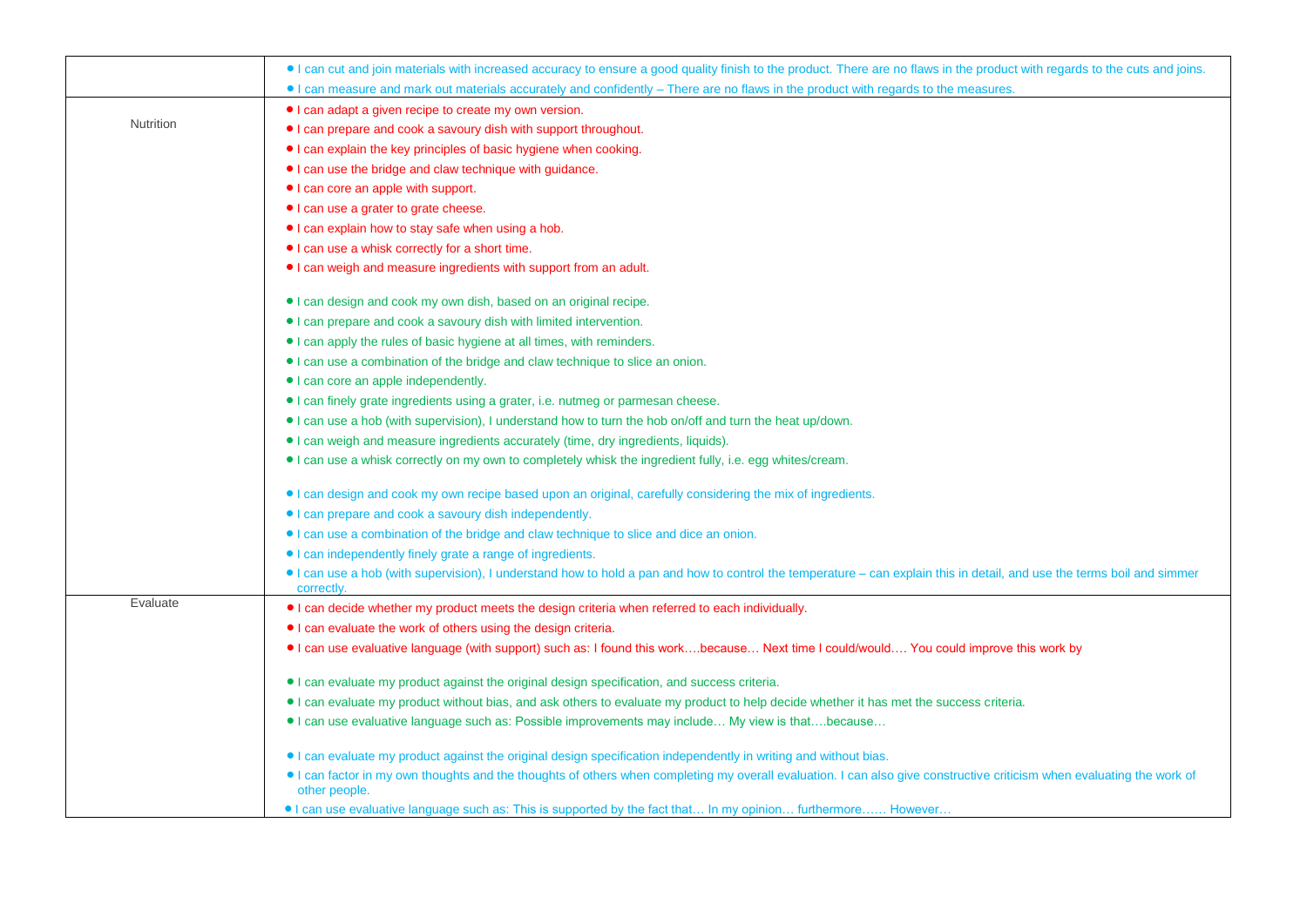| Year 6 – Key Milestones |                                                                                                                                                                                                                                                                                                                                                                                                                                                                                                                                                                                                                                                                                                                                                                                                                   |                                                                                                                                                                                                                                                                                     |                                                                                                                                                             |  |
|-------------------------|-------------------------------------------------------------------------------------------------------------------------------------------------------------------------------------------------------------------------------------------------------------------------------------------------------------------------------------------------------------------------------------------------------------------------------------------------------------------------------------------------------------------------------------------------------------------------------------------------------------------------------------------------------------------------------------------------------------------------------------------------------------------------------------------------------------------|-------------------------------------------------------------------------------------------------------------------------------------------------------------------------------------------------------------------------------------------------------------------------------------|-------------------------------------------------------------------------------------------------------------------------------------------------------------|--|
| <b>Topics</b>           | <b>China/Enterprises</b>                                                                                                                                                                                                                                                                                                                                                                                                                                                                                                                                                                                                                                                                                                                                                                                          | Rivers, Amazon Explorer                                                                                                                                                                                                                                                             | History topic linked to end of term show                                                                                                                    |  |
|                         | (Textiles: Exploring different stitches: Make a<br>decoration for the enterprise project using a range of<br>stitches)                                                                                                                                                                                                                                                                                                                                                                                                                                                                                                                                                                                                                                                                                            | (Celebrating Culture and Seasonality<br>Exploring the Brazilian cuisine, and designing and<br>making their own Brazilian inspired dish for the class to<br>enjoy)                                                                                                                   | (Mechanical systems: Cams<br>Create a moving scene based on the history topic,<br>with the aim of teaching others about the topic -<br>woodwork)            |  |
|                         | <b>Everest/Mountains</b>                                                                                                                                                                                                                                                                                                                                                                                                                                                                                                                                                                                                                                                                                                                                                                                          | The Water cycle                                                                                                                                                                                                                                                                     | History topic linked to end of term show                                                                                                                    |  |
|                         | (Structures: Frame structures<br>To explore different frame structures, and to use this<br>knowledge to design a creative tent or someone to<br>use when camping - woodwork)                                                                                                                                                                                                                                                                                                                                                                                                                                                                                                                                                                                                                                      | <b>(Electrical systems</b><br>To create a model, with a working circuit and a complex<br>switch)                                                                                                                                                                                    | (Celebrating Culture and Seasonality<br>To explore the concept of batch cooking. To design<br>and make a savoury dish that can be reheated when<br>camping) |  |
| Design                  | I can create a set of design criteria with support - 5 point<br>$\bullet$<br>$\bullet$<br>I can record my designs as drawings.<br>• I can explain the order of my work outlining the materials, tools and techniques that I will use.                                                                                                                                                                                                                                                                                                                                                                                                                                                                                                                                                                             |                                                                                                                                                                                                                                                                                     |                                                                                                                                                             |  |
|                         | I can create my own detailed 5 point set of design criteria without initial input.<br>$\bullet$<br>$\bullet$<br>I can record several varied designs as detailed annotated drawings.<br>• I can plan the order of my work by creating my own set of instructions, outlining the tools, materials and techniques required (building on from Year 5 ability).                                                                                                                                                                                                                                                                                                                                                                                                                                                        |                                                                                                                                                                                                                                                                                     |                                                                                                                                                             |  |
|                         | I can independently create a detailed 5 point set of design criteria based upon my research.<br>$\bullet$                                                                                                                                                                                                                                                                                                                                                                                                                                                                                                                                                                                                                                                                                                         | • I can record several varied detailed designs with annotations and exploded diagrams, carefully considering my designs criteria.<br>• I can plan the order of my work by creating a set of detailed instructions, outlining the tools, materials and techniques required, and why. |                                                                                                                                                             |  |
| Make                    | • I can select appropriate tools, materials, components and techniques with guidance from an adult.<br>• I can assemble the components to create my end product with support, using the tools as advised.<br>• I can construct the end product using permanent joining techniques with guidance and support.<br>• I can create a product with a working circuit, with support and guidance.<br>• I can make modifications when suggested.                                                                                                                                                                                                                                                                                                                                                                         |                                                                                                                                                                                                                                                                                     |                                                                                                                                                             |  |
|                         | · I can select appropriate tools, materials, components and techniques - developing my measuring, marking, cutting, shaping and joining skills using junior hacksaws, G-<br>clamps, bench hooks, square section wood, card triangles and hand drills to construct wooden frames, as appropriate.<br>. I can independently assemble the components to create the end product, using tools safely and accurately, i.e. connecting electrical wires, or using a range of stitches.<br>• I can construct the end product using permanent joining techniques – to include woodwork and pinning, i.e. frame structures created with dowel or cams onto a cam shaft.<br>• I can apply my knowledge of circuits to create a product with a complete fully working circuit.<br>• I can make modifications as issues arise. |                                                                                                                                                                                                                                                                                     |                                                                                                                                                             |  |
|                         | I can independently select then appropriate tools, materials, components and techniques based on the end product and the safety requirements. I am developing my<br>measuring, marking, cutting, shaping and joining skills using junior hacksaws, G-clamps, bench hooks, square section wood, card triangles and hand drills to construct<br>wooden frames with increasing accuracy.                                                                                                                                                                                                                                                                                                                                                                                                                             |                                                                                                                                                                                                                                                                                     |                                                                                                                                                             |  |
|                         | • I can independently select the appropriate materials to create the end product, explaining why the materials are suitable.                                                                                                                                                                                                                                                                                                                                                                                                                                                                                                                                                                                                                                                                                      |                                                                                                                                                                                                                                                                                     |                                                                                                                                                             |  |
|                         | • I can use the tools safely with increasing accuracy, and understand the need for safety equipment.                                                                                                                                                                                                                                                                                                                                                                                                                                                                                                                                                                                                                                                                                                              |                                                                                                                                                                                                                                                                                     |                                                                                                                                                             |  |
|                         | • I can construct the end product choosing the most suitable permanent joining techniques.                                                                                                                                                                                                                                                                                                                                                                                                                                                                                                                                                                                                                                                                                                                        |                                                                                                                                                                                                                                                                                     |                                                                                                                                                             |  |
| Nutrition               | • I can see if an issue is going to arise and make modifications before I encounter them.                                                                                                                                                                                                                                                                                                                                                                                                                                                                                                                                                                                                                                                                                                                         |                                                                                                                                                                                                                                                                                     |                                                                                                                                                             |  |
|                         | • I can prepare and cook savoury dish with a range of cooking techniques with appropriate support.<br>. I understand and can explain seasonality, and give an example.                                                                                                                                                                                                                                                                                                                                                                                                                                                                                                                                                                                                                                            |                                                                                                                                                                                                                                                                                     |                                                                                                                                                             |  |